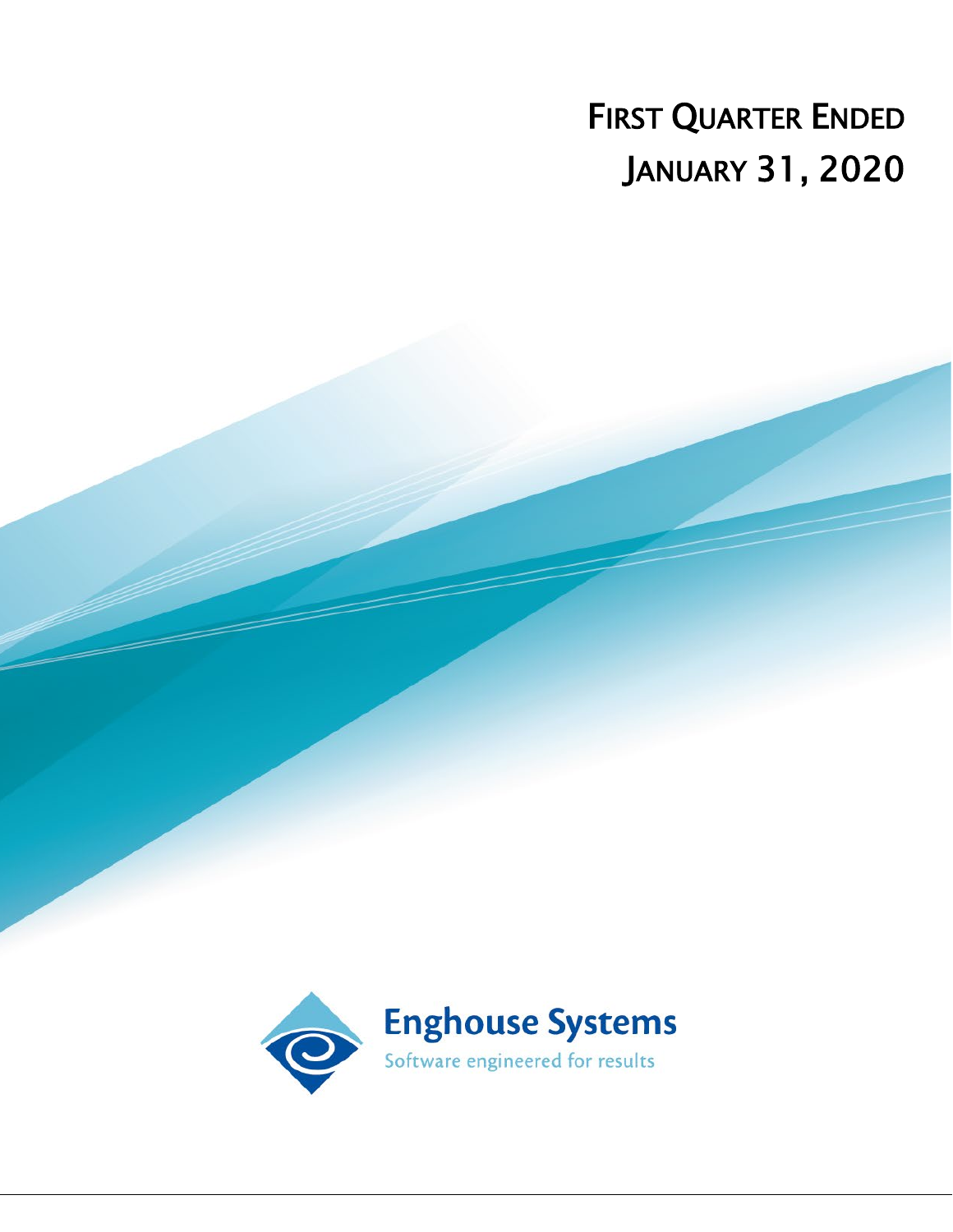March 5, 2020

To our Shareholders,

Revenue for the first quarter was \$110.7 million, a 28.6% increase compared to revenue of \$86.0 million in the first quarter of the prior year primarily as a result of incremental contributions from acquisitions. Results from operating activities were \$30.8 million compared to \$25.8 million in the prior year's first quarter and reflect the impact of changes in product mix on gross margins. Operating expenses of \$47.3 million reflect incremental operating costs related to newly acquired operations and increased non-cash amortization charges.

Net income for the quarter was \$16.1 million or \$0.29 per diluted share and includes \$1.6 million in special charges and approximately \$3.0 million in incremental amortization charges related to acquisitions.

Adjusted EBITDA for the first quarter was \$35.3 million or \$0.64 per diluted share, compared to \$26.3 million or \$0.48 per diluted share last year, with the increase being attributable to incremental revenue contributions from acquisitions as well as the impact of depreciation of right-of-use assets, as now required under the new lease accounting standard (IFRS 16).

Cash flows from operating activities excluding changes in working capital were \$35.2 million compared to \$27.1 million last quarter, an increase of 29.7%. As a result, Enghouse closed the quarter with \$116.3 million in cash, cash equivalents and short-term investments, compared to \$150.3 million at October 31, 2019. The cash balance was achieved after payments of \$6.0 million for cash dividends and \$48.9 million (net of cash acquired) for acquisitions concluded in the current quarter and \$0.5 million for acquisitions closed in prior years.

On December 31, 2019, Enghouse completed the acquisition of Dialogic and commenced integration into its Asset Management and Interactive segments. Dialogic reported revenue consistent with expectations, which is typically lower in January, and was not accretive to earnings in their first month following acquisition. Restructuring initiatives have been implemented that should improve operating performance in the coming quarters.

Today, the Board of Directors approved a 22.7% increase to the Company's eligible quarterly dividend from \$0.11 per common share to \$0.135 per common share, payable on May 29, 2020 to shareholders of record at the close of business on May 15, 2020. Enghouse has now increased its dividend in each of the past twelve years, by over 10% each year.

2 Padler

Stephen J. Sadler Chairman of the Board and Chief Executive Officer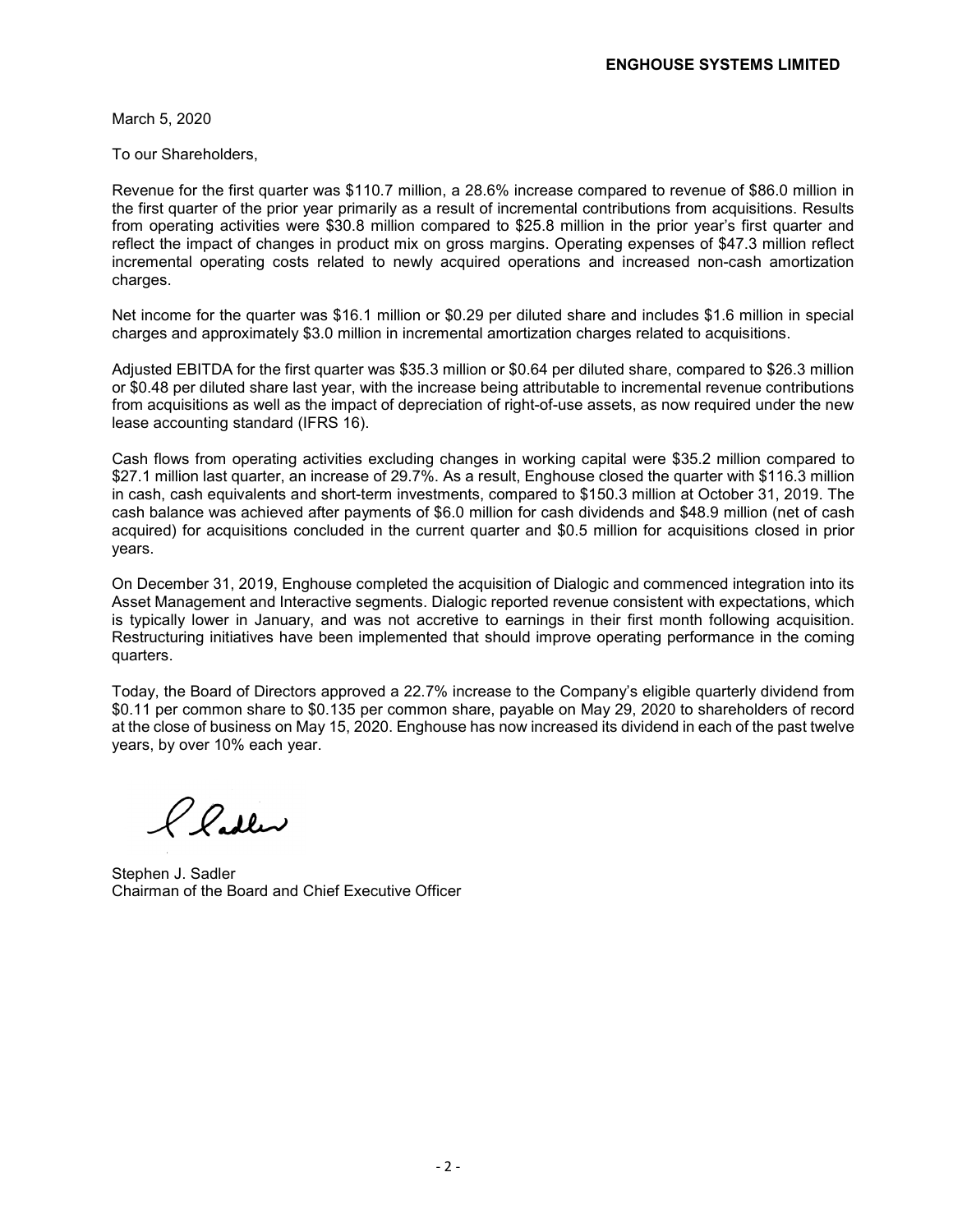#### **MANAGEMENT'S DISCUSSION AND ANALYSIS**

*The following Management Discussion and Analysis ("MD&A") has been prepared as of March 5, 2020 and all information contained herein is current as of that date unless otherwise indicated. For a complete understanding of our business environment, risks, trends and uncertainties and the effect of critical accounting policies and estimates on our results, this MD&A should be read in conjunction with Enghouse Systems Limited's ("Enghouse Systems") and its subsidiaries (together "Enghouse", "we" "us" "our" or "the Company") fiscal 2020 audited consolidated financial statements and the notes thereto. This MD&A covers the unaudited condensed consolidated interim results of operations, financial condition and cash flows of Enghouse Systems and its subsidiaries, all wholly owned, for the first quarter ended January 31, 2020.*

*Unless otherwise noted, the results reported herein have been prepared in accordance with International Financial Reporting Standards ("IFRS") and are presented in Canadian dollars, stated in thousands, except per share amounts and as otherwise indicated.*

*This document is intended to assist the reader in better understanding operations and key financial results as of the date of this report. The unaudited condensed consolidated interim financial statements and the MD&A have been reviewed by the Company's Audit Committee and approved by its Board of Directors.* 

#### *Non-IFRS measures and forward-looking statements*

*The Company uses non-IFRS measures to assess its operating performance. Securities regulations require that companies caution readers that earnings and other measures adjusted to a basis other than IFRS do not have standardized meanings and are unlikely to be comparable to similar measures used by other companies. Accordingly, they should not be considered in isolation. The Company uses Adjusted EBITDA as a measure of operating performance. Therefore, Adjusted EBITDA may not be comparable to similar measures presented by other issuers. Adjusted EBITDA is calculated based on results from operating activities adjusted for depreciation of property, equipment and right-of-use assets, and special charges for acquisition related restructuring costs. Management uses Adjusted EBITDA to evaluate operating performance as it excludes amortization of acquired software and intangibles (which is an accounting allocation of the cost of software and intangible assets arising on acquisition), any impact of finance and tax related activities, asset depreciation, foreign exchange gains and losses, other income and restructuring costs primarily related to acquisitions.*

*Certain statements made or incorporated by reference in this MD&A are forward-looking and relate to, among other things, anticipated financial performance, business prospects, strategies, regulatory developments, new services, market forces, commitments and technological developments. By its nature, such forward-looking information is subject to various risks and uncertainties, including those discussed in this MD&A or in documents incorporated by reference in this MD&A, such as Enghouse Systems' Annual Information Form, which could cause the Company's actual results and experience to differ materially from the anticipated results or other expectations expressed herein. Readers are cautioned not to place undue reliance on this forwardlooking information, and the Company shall have no obligation to update publicly or revise any forward-looking information, whether as a result of new information, future events or otherwise, except in accordance with applicable securities laws. This report should be viewed in conjunction with the Company's other publicly available filings, copies of which are filed electronically on SEDAR at www.sedar.com.*

*For additional information with respect to certain of these risks or factors, reference should be made to section "Risks and Uncertainties" of the MD&A and notes to the unaudited consolidated financial statements for the year ended October 31, 2019, as well as to the Company's continuous disclosure materials filed from time to time with Canadian securities regulatory authorities, copies of which are filed electronically on SEDAR at www.sedar.com.*

*In addition to the risks and uncertainties discussed therein, the more recent outbreak of COVID-19 ("the coronavirus") also presents a source of economic uncertainty to the Company. Management will continue to monitor the situation closely as it develops. The Company has limited direct exposure to jurisdictions currently most significantly impacted such as China, South Korea, Iran, Italy and Japan.*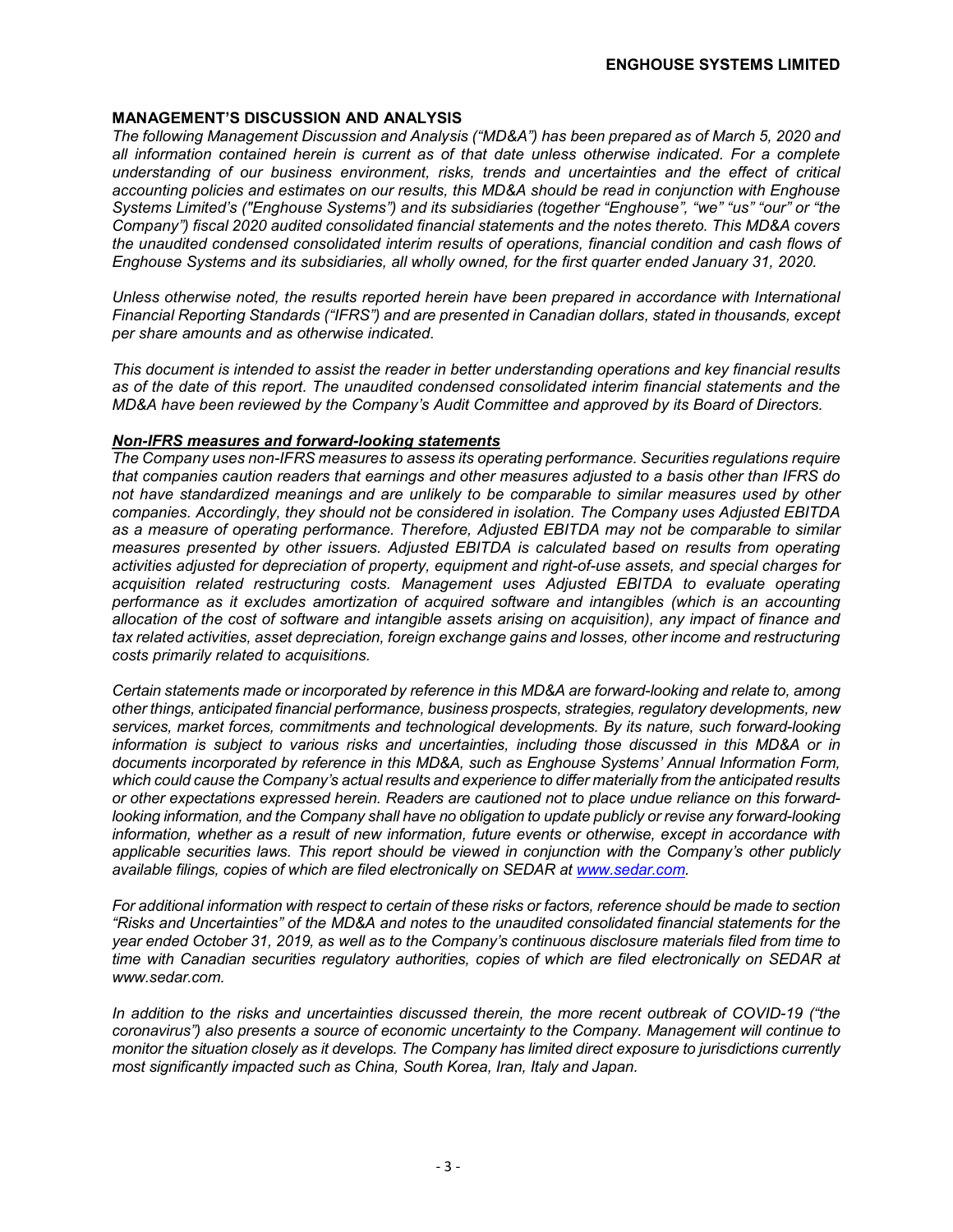#### **Corporate overview**

Enghouse is a Canadian publicly traded company (TSX:ENGH) that develops enterprise software solutions for a number of vertical markets. The Company is organized around two business segments: the Interactive Management Group ("IMG") and the Asset Management Group ("AMG").

IMG specializes in customer interaction software and services that are designed to enhance customer service, increase efficiency and manage customer communications across the enterprise. Core technologies include contact center, attendant console, interactive voice response, dialers, video collaboration, agent performance optimization and analytics that support any telephony environment, and may be deployed on-premise or in the cloud. Its customers are varied and include insurance companies, telecoms and banks as well as technology, health care and hospitality companies.

AMG provides a portfolio of software and services solutions primarily to the telecommunications, media, utilities and defense sectors. Its products include Network infrastructure, Operations Support Systems (OSS), Business Support Systems (BSS), and revenue generation solutions such as Video and Cloud TV solutions. AMG also provides fleet routing, dispatch, scheduling, transit e-ticketing and automated fare collection, communications and emergency control center solutions for the transportation, government, first responders, distribution and security sectors.

The Company continues to focus on building a consistently profitable enterprise software company with a diversified product suite and global market presence. The Company emphasizes the importance of recurring revenue streams to increase shareholder value and the predictability of its operating results. The objective is to achieve this through a combination of organic growth and acquisitions. While the Company continues to develop and enhance its existing product portfolio, it is also important to augment and expedite this strategy with new and complementary technology, products and services obtained through acquisition. This dual-faceted approach will enable the Company to provide a broader spectrum of products and services to its customer base more quickly than through organic means alone.

#### **First quarter overview**

On December 31, 2019 the Company acquired 100% of the issued and outstanding common shares of Dialogic Group Inc. ("Dialogic"). Headquartered in Parsippany, New Jersey, Dialogic is an industry leader in media processing software, with a highly scalable solution that supports real-time video conferencing and collaboration applications across all devices. Dialogic's infrastructure products offer a best-in-class session border controller and several software-based network solutions to communication service providers. This combination enables the transformation from legacy TDM (time division multiplexing) to next-generation network platforms.

The acquisition of Dialogic further expands our global revenues while also extending our international footprint to Russia. The new regional offices provide localized support, sales and expertise for newly acquired solutions and our existing suite of products. Dialogic is a complementary addition to our existing portfolio of products that will be integrated with existing operations.

The acquisition of Dialogic was completed for a purchase price of \$48.9 million, net of cash acquired, with U.S. \$7.9 million held in escrow that is subject to adjustment. Results for Dialogic are included in both IMG and AMG from the date of acquisition.

During the prior fiscal year, Enghouse completed six acquisitions. The fiscal 2019 acquisitions have now been fully integrated into the Company's operations.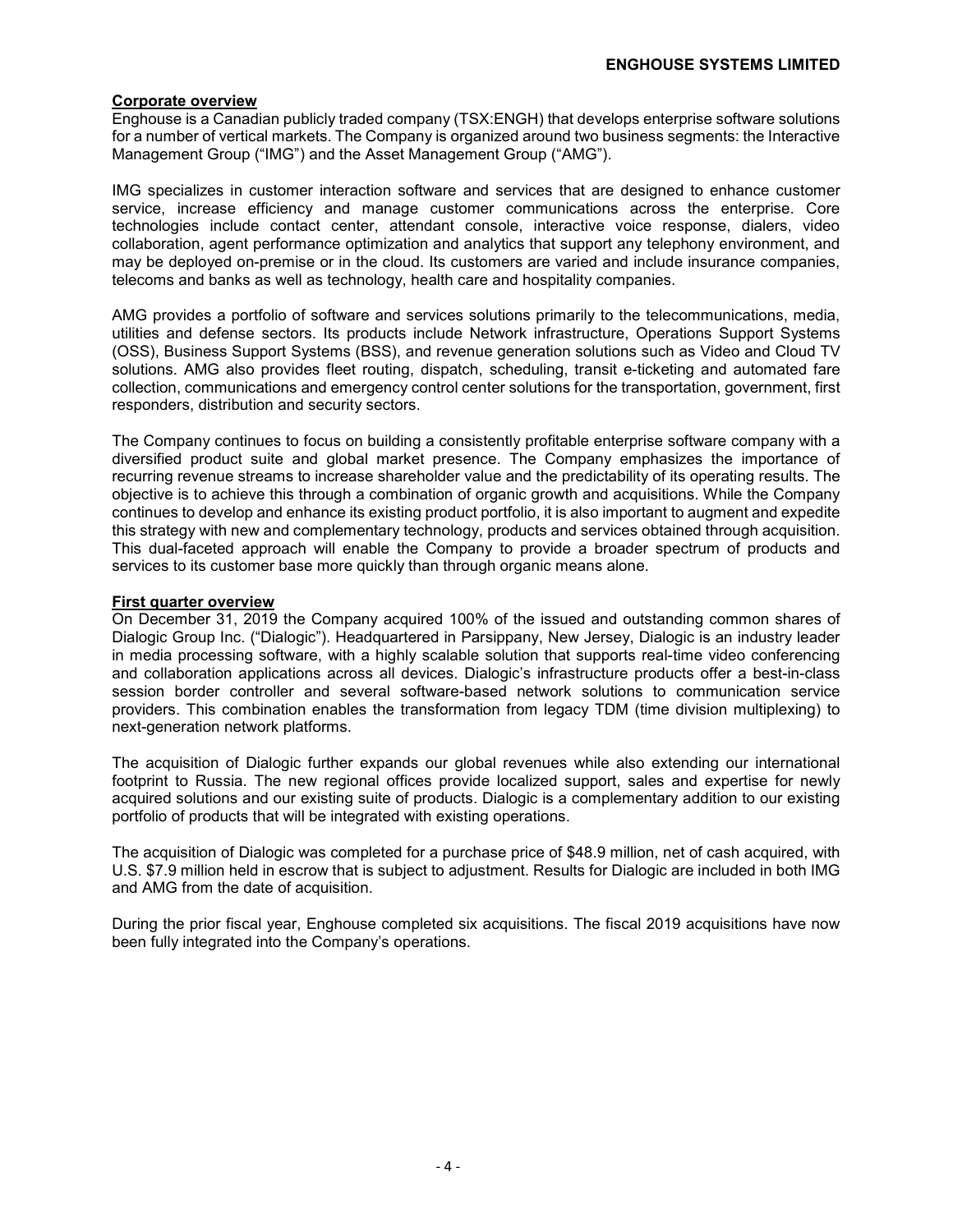#### **Quarterly results of operations**

The following table sets forth certain unaudited information for each of the eight most recent quarters. Our operating results may fluctuate quarterly, mainly as a result of the timing of certain large software license and hardware sales. Our quarterly results may also be influenced by foreign exchange, timing of new acquisitions, and changes in staffing and infrastructure. See "Risks and Uncertainties" for more details.

| For the three months<br>ending | Total<br>revenue | Net income          | <b>Basic EPS</b> | <b>Diluted EPS</b> | <b>Cash and</b><br>short-term<br>investments | <b>Total assets</b> |
|--------------------------------|------------------|---------------------|------------------|--------------------|----------------------------------------------|---------------------|
| <b>January 31, 2020</b>        | S<br>110.656     | 16.136              | S<br>0.29        | 0.29               | S<br>116.329                                 | 691,556             |
| October 31, 2019               | 109.331          | 24.6871             | 0.45             | 0.45               | 150.269                                      | 590,600             |
| July 31, 2019                  | 101.274          | 14.661              | 0.27             | 0.27               | 141.334                                      | 575,084             |
| April 30, 2019                 | 89.203           | 16.537              | 0.30             | 0.30               | 205.519                                      | 540.351             |
| January 31, 2019               | 86.045           | 14.964              | 0.27             | 0.27               | 190.537                                      | 526.442             |
| October 31, 2018               | 85.822           | 19.552 <sup>1</sup> | 0.36             | 0.36               | 193.937                                      | 495,200             |
| July 31, 2018                  | 86.743           | 16.062              | 0.30             | 0.29               | 178.439                                      | 491,269             |
| April 30, 2018                 | 85.205           | 15.318              | 0.28             | 0.28               | 155.319                                      | 487.970             |

1. Includes credit adjustment to tax provision of \$3.0 million in fiscal 2019 and \$2.4 million in fiscal 2018 on the recognition of deferred tax assets related to non-capital losses.

#### **Results of operations**

The following table provides details regarding operating results for the quarter:

| For the period ended January 31                              | Three months    |          |             |          |
|--------------------------------------------------------------|-----------------|----------|-------------|----------|
|                                                              | 2020            | 2019     |             | Variance |
|                                                              |                 | S        |             | $\%$     |
| <b>Revenue</b>                                               | 110,656         | 86,045   | 24,611      | 28.6     |
| Direct costs                                                 | 32,477          | 27,212   | 5,265       |          |
|                                                              | 78,179          |          | 19,346      | 19.3     |
| Revenue, net of direct costs<br>As a % of revenue            |                 | 58,833   |             | 32.9     |
|                                                              | 70.7%           | 68.4%    |             |          |
| Operating expenses                                           | 45,760          | 33,038   | 12,722      | 38.5     |
| Special charges                                              | 1,576           |          | 1,576       |          |
| <b>Results from operating activities</b>                     | 30,843          | 25,795   | 5,048       | 19.6     |
| As a % of revenue                                            | 27.9%           | 30.0%    |             |          |
|                                                              |                 |          |             |          |
| Amortization of acquired software and customer relationships | (10,080)<br>347 | (7, 116) | (2,964)     | (41.7)   |
| Foreign exchange gains (losses)                              |                 | (110)    | 457         | 415.5    |
| Interest expense - lease obligations<br>Finance income       | (262)           |          | (262)       |          |
|                                                              | 351             | 498      | (147)<br>13 | (29.5)   |
| Finance expenses                                             | (18)            | (31)     |             | 41.9     |
| Other (expense) income<br>Income before income taxes         | (414)           | 28       | (442)       | (1578.6) |
| Provision for income taxes                                   | 20,767          | 19,064   | 1,703       | 8.9      |
|                                                              | 4,631           | 4,100    | 531         | 13.0     |
| <b>Net Income</b>                                            | 16,136          | 14,964   | 1,172       | 7.8      |
|                                                              |                 |          |             |          |
| Basic earnings per share                                     | 0.29            | 0.27     | 0.02        | 7.4      |
| Diluted earnings per share                                   | 0.29            | 0.27     | 0.02        | 7.4      |
| Operating cash flows                                         | 19,933          | 24,154   | (4,221)     | (17.5)   |
| Operating cash flows excluding changes in working capital    | 35,183          | 27,121   | 8,062       | 29.7     |
|                                                              |                 |          |             |          |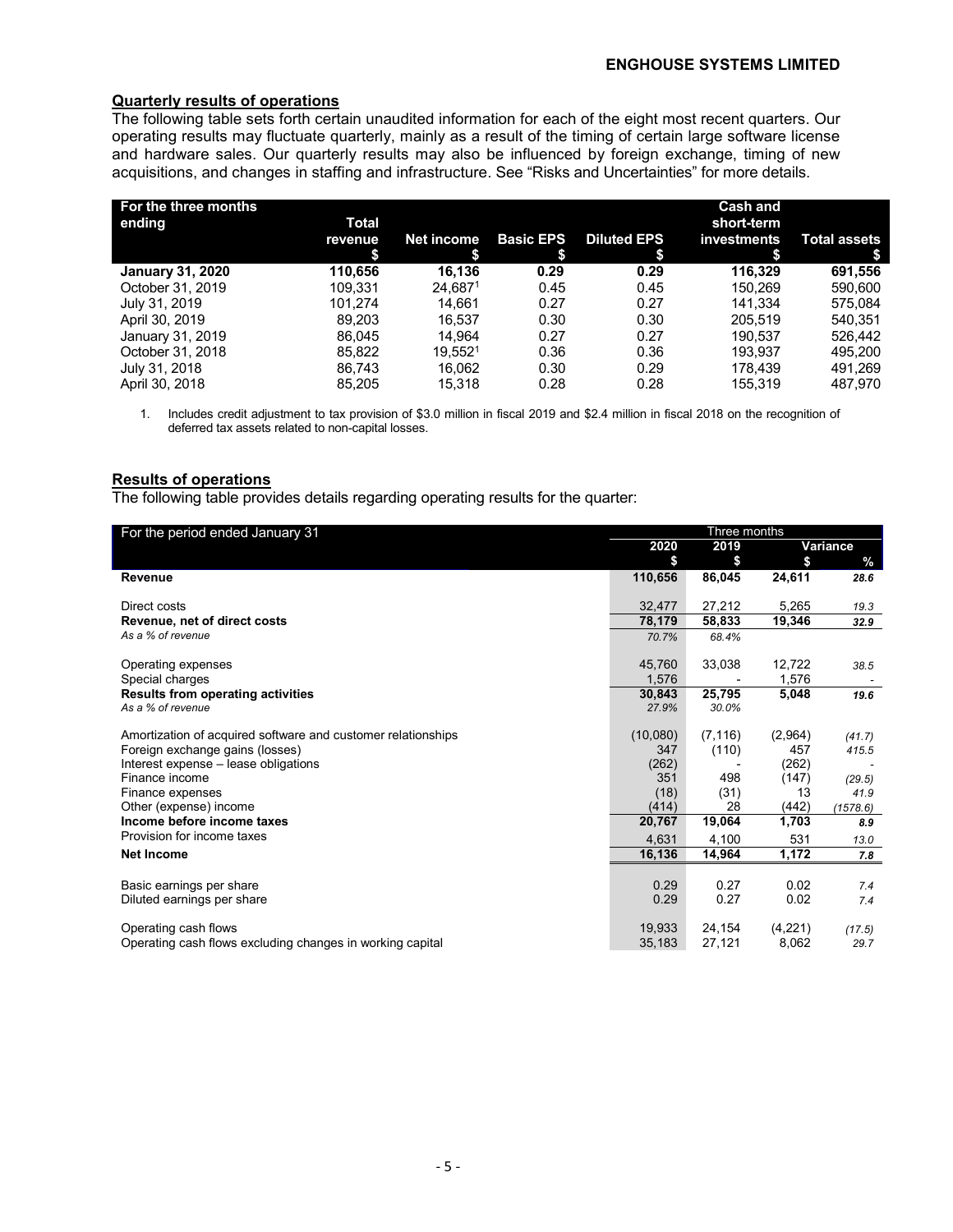#### **Revenue**

The following table provides details regarding revenue for the quarter:

|                                 | Three months |        |          |  |
|---------------------------------|--------------|--------|----------|--|
| For the period ended January 31 | 2020         | 2019   | Variance |  |
|                                 | S            | \$     | \$       |  |
| Software licenses               | 28.400       | 18.728 | 9,672    |  |
| Hosted and maintenance services | 64,353       | 50.813 | 13,540   |  |
| Professional services           | 15.183       | 13.501 | 1,682    |  |
| Hardware                        | 2,720        | 3.003  | (283)    |  |
| <b>Revenue</b>                  | 110.656      | 86.045 | 24,611   |  |
|                                 |              |        |          |  |
| Interactive Management Group    | 62.873       | 43.464 | 19.409   |  |
| Asset Management Group          | 47,783       | 42.581 | 5,202    |  |
| Revenue                         | 110.656      | 86.045 | 24.611   |  |

Revenue for the three months ended January 31, 2020 was \$110.7 million, an increase of \$24.6 million or 28.6% from the same period in the prior year. The variance is explained by:

- An increase of \$13.5 million in hosted and maintenance revenue, attributable to new acquisitions and incremental maintenance on new license sales, net of churn on existing customers. Hosted and maintenance services represent an important strategic source of revenue given its predictable and recurring nature and represented 58.2% of total revenues for the period (2019–59.1%).
- An increase of \$9.7 million in software license revenue predominately from acquisitions and increased license sales in the Networks and Vidyo operations.
- A decrease of \$2.0 million due to foreign exchange as the Canadian dollar strengthened against all major foreign currencies other than the pound sterling, as calculated by applying the change in the average exchange rates in the first quarters of 2019 and 2020 to our foreign currency denominated revenue in the first quarter of 2020.
- An offsetting decrease of \$0.3 million in hardware revenue attributable to timing of transportation hardware deals due to large lead times. Hardware is sold to customers to complement our software offerings and is generally not a core product offering.

#### *Interactive Management Group*

IMG revenue for the three months ended January 31, 2020 was \$62.9 million, an increase of \$19.4 million or 44.7% from same period in the prior year. The variance is explained by:

- An increase of \$12.4 million in hosted and maintenance revenue primarily attributable to acquisitions as well as incremental maintenance on new sales.
- An increase of \$6.2 million in software license revenue attributable to organic growth and acquisitions.
- An increase of \$0.8 million in hardware revenue primarily attributable to Vidyo, which was acquired on May 14, 2019.

#### *Asset Management Group*

AMG revenue for the three months ended January 31, 2020 was \$47.8 million, an increase of \$5.2 million or 12.2% from same period in the prior year. The variance is explained by:

- An increase of \$3.4 million in software license revenue in Networks and Espial operations.
- An increase of \$2.8 million in hosted and maintenance revenue primarily attributable to new acquisitions as well as incremental maintenance on new sales.
- An offsetting decrease of \$1.0 million in hardware revenue largely attributable to timing of deliveries for large contracts in the transportation business. Although variability is to be expected as a result of timing, hardware is an ancillary product offered at a lower margin.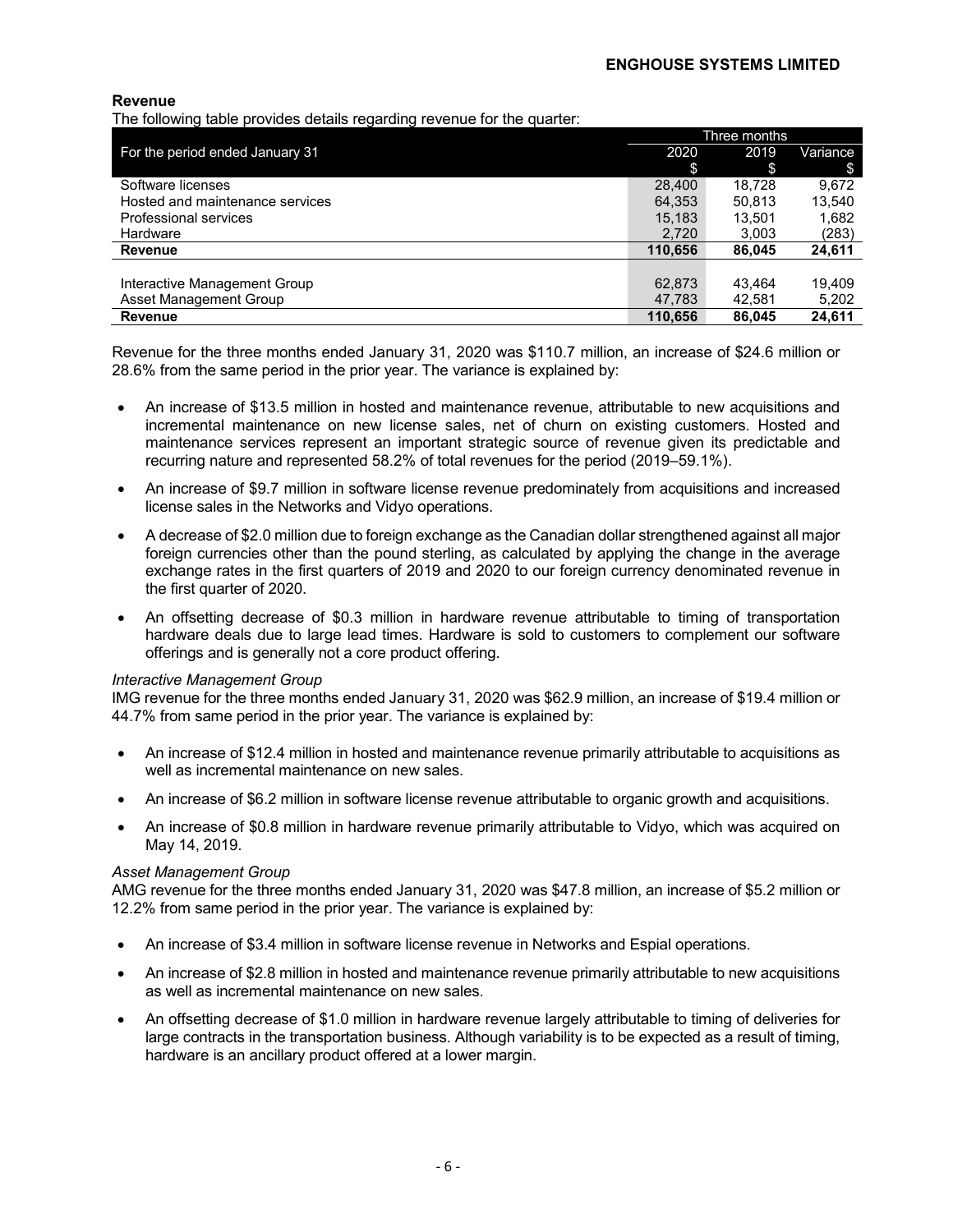#### **Direct costs**

The following table provides details regarding direct costs for the quarter:

|                                 | Three months |        |          |  |  |
|---------------------------------|--------------|--------|----------|--|--|
| For the period ended January 31 | 2020         | 2019   | Variance |  |  |
|                                 | \$           | S      | \$       |  |  |
| Software licenses               | 2,450        | 1.361  | 1,089    |  |  |
| Services                        | 28,346       | 23.545 | 4,801    |  |  |
| Hardware                        | 1,681        | 2,306  | (625)    |  |  |
| <b>Direct Costs</b>             | 32,477       | 27,212 | 5,265    |  |  |
| As a % of revenue               |              |        |          |  |  |
| Software licenses               | 8.6%         | 7.3%   |          |  |  |
| Services                        | 35.6%        | 36.6%  |          |  |  |
| Hardware                        | 61.8%        | 76.8%  |          |  |  |
| Total                           | 29.3%        | 31.6%  |          |  |  |
|                                 |              |        |          |  |  |
| Interactive Management Group    | 15,214       | 11,275 | 3,939    |  |  |
| Asset Management Group          | 17,263       | 15,937 | 1,326    |  |  |
| <b>Direct Costs</b>             | 32,477       | 27,212 | 5,265    |  |  |
| As a % of revenue               |              |        |          |  |  |
| Interactive Management Group    | 24.2%        | 25.9%  |          |  |  |
| <b>Asset Management Group</b>   | 36.1%        | 37.4%  |          |  |  |

Direct costs for the three months ended January 31, 2020 were \$32.5 million or 29.3% of revenue compared to \$27.2 million or 31.6% of revenue in the prior fiscal year. Overall margins improved as a result of favourable product mix changes reflecting increased sales of licenses and services and fewer hardware sales. Hardware is sold at lower margins than traditionally achieved on other revenue streams.

#### *Interactive Management Group*

IMG direct costs for the three months ended January 31, 2020 were \$15.2 million or 24.2% of segment revenue compared to \$11.3 million or 25.9% of revenue in the same period in prior year. The higher margins are ultimately a result of the same factors discussed above.

#### *Asset Management Group*

AMG direct costs were \$17.3 million or 36.1% of segment revenue for the three months ended January 31, 2020 compared to \$15.9 million or 37.4% of revenue in the same period in the prior year. The higher overall margins are a result of the same factors discussed above.

#### **Revenue, net of direct costs**

Revenue, net of direct costs for the three months ended January 31, 2020 increased by \$19.3 million to \$78.2 million or 70.7% of revenue compared to \$58.8 million or 68.4% in the same period in the prior year. The increase in revenue, net of direct costs is attributable to incremental license and services revenue along with a slight decline in lower-margin hardware sales as a result of timing.

#### **Operating expenses**

The following table provides details regarding operating expenses for the quarter:

|                                     | Three months |         |          |  |
|-------------------------------------|--------------|---------|----------|--|
| For the period ended January 31     | 2020         | 2019    | Variance |  |
|                                     | \$           | S       | \$       |  |
| Selling, general and administrative | 24,682       | 20,456  | 4,226    |  |
| Research and development            | 18.168       | 12.052  | 6.116    |  |
| Depreciation                        | 887          | 530     | 357      |  |
| Depreciation - right-of-use asset   | 2,023        |         | 2,023    |  |
| Special charges                     | 1.576        |         | 1,576    |  |
| <b>Operating expenses</b>           | 47.336       | 33,038  | 14,298   |  |
| As a % of revenue                   |              |         |          |  |
| Selling, general and administrative | 22.3%        | 23.8%   |          |  |
| Research and development            | 16.4%        | 14.0%   |          |  |
| Depreciation                        | 0.8%         | 0.6%    |          |  |
| Depreciation – right-of-use asset   | 1.8%         | $0.0\%$ |          |  |
| Special charges                     | 1.4%         | $0.0\%$ |          |  |
| Operating expenses                  | 42.8%        | 38.4%   |          |  |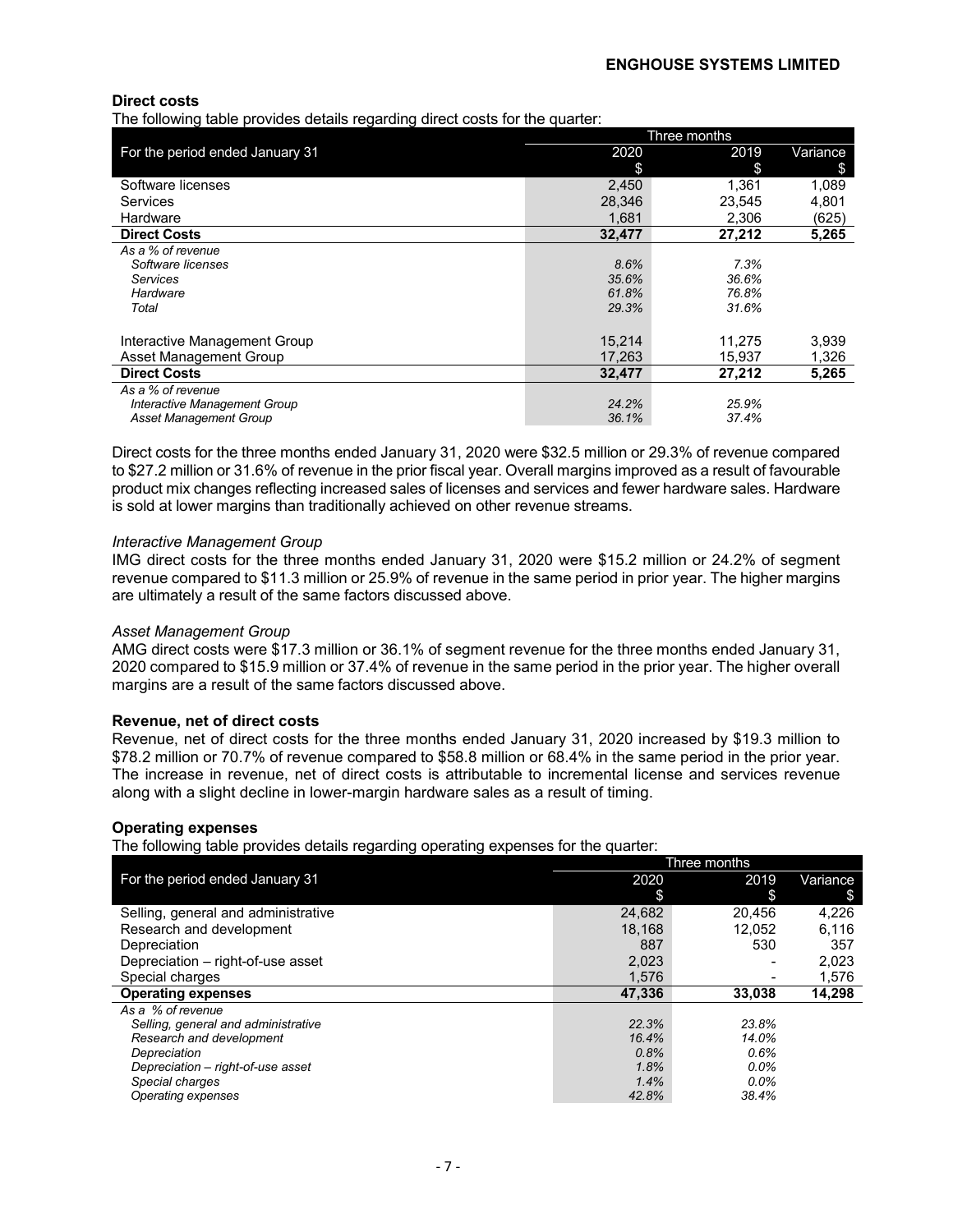Operating expenses for the three months ended January 31, 2020 totaled \$47.3 million, an increase of \$14.3 million or 43.3% from the same period in the prior year. The variance is explained by:

- An increase of \$6.1 million in research and development expense from new acquisitions. Research and development expense is equivalent to 16.4% of revenue compared to 14.0% in the same period in prior year. The higher rate of spending is largely a result of new development initiatives for Vidyo and Dialogic products and enhancements to Espial's IPTV solution. Research and development expenses are net of government grants and investment tax credits.
- An increase of \$4.2 million in selling, general and administrative expense as a result of incremental costs from the acquisitions of Eptica and Dialogic at which cost containment initiatives are still in progress. This increase is inclusive of a reduction in occupancy expense as a result of the adoption of IFRS 16, which was applied on a modified retrospective basis as explained subsequently. The increase in selling, general and administrative was further mitigated by administrative cost synergies and operating cost efficiencies that further reduced costs.
- An increase of \$2.0 million in depreciation of right-of-use assets as a result of the adoption of IFRS 16, which was applied on a modified retrospective basis while comparative balances were not revised. Prior to the adoption of IFRS 16, lease related costs, which are now expensed under both interest and depreciation, were classified as occupancy costs as part of selling, general and administrative expense.

#### **Foreign exchange**

The majority of our revenue is from sales denominated in foreign currencies. We do not hedge foreign currency exposure as most of our major international operations fund operating expenses with local operating cash flow surpluses that provide a natural hedge. While foreign exchange might have a significant impact on both revenue and expenses, the net impact to results from operating activities is lessened. This will also affect the relative cost of foreign currency denominated acquisitions stated in Canadian dollars.



During the three months ended January 31, 2020, the Canadian dollar strengthened against all major currencies other than the pound sterling, compared to the same period in prior year. As result, in the first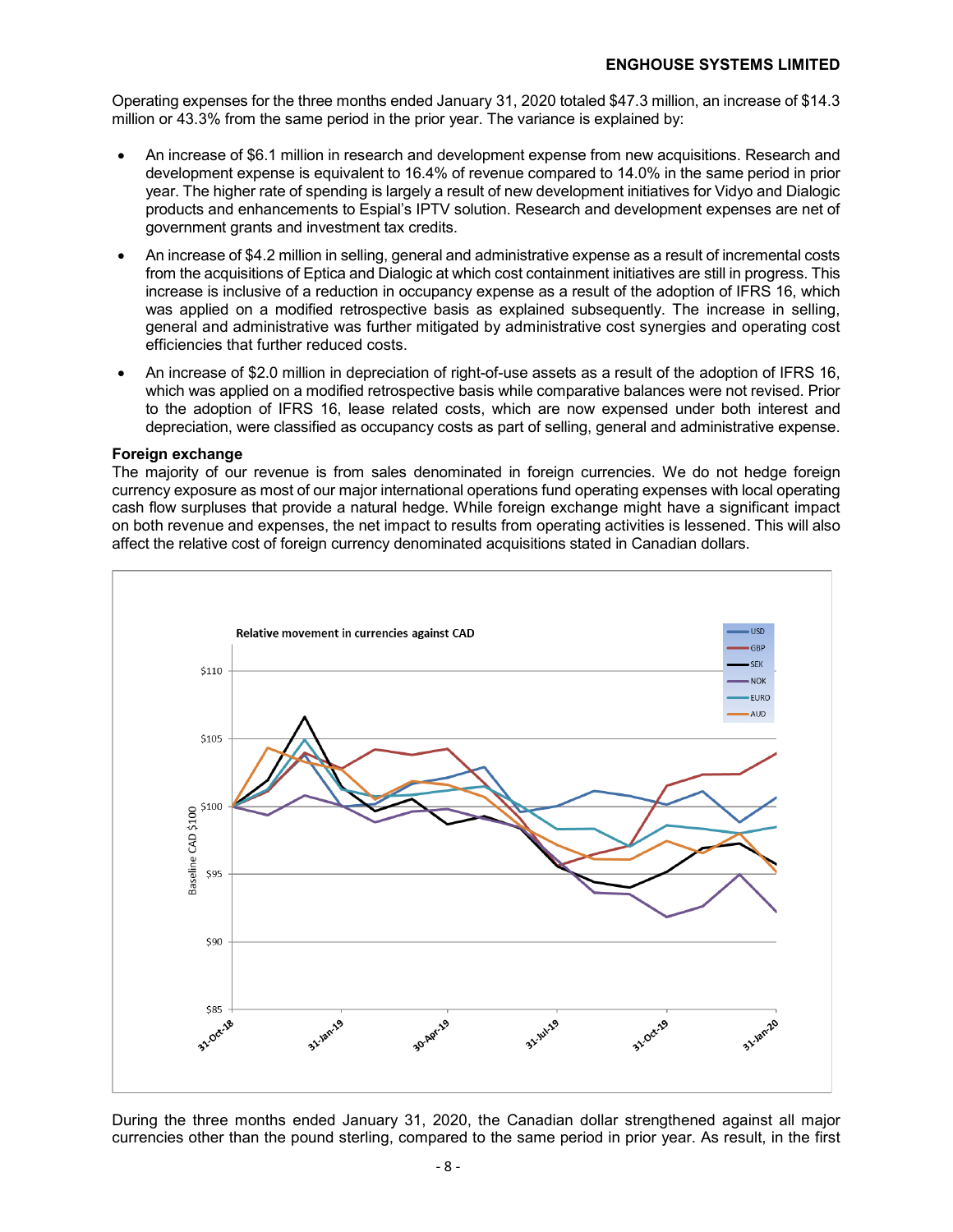quarter, there was a negative impact to revenue of \$2.0 million reported in Canadian dollars and a positive impact to operating costs of \$1.5 million.

For the three months ended January 31, 2020, we recognized foreign exchange gains of \$0.3 million related to foreign currency denominated monetary assets and liabilities in the current period compared to losses of \$0.1 million in the same period in the prior year. The gain was a result of the strengthening of the Canadian dollar against most major international currencies, other than the euro, Danish krone and Australian dollar, on Canadian dollar denominated monetary assets and liabilities on functional currency books denominated in foreign currencies.

Translation gains or losses incurred upon consolidation of our foreign operations' statements of financial position into Canadian dollars are included in our Accumulated other comprehensive income (loss) account on the Condensed Consolidated Interim Statements of Financial Position.

#### **Amortization of software and customer relationships**

Amortization expense for acquired software and customer relationships for the three months ended January 31, 2020 increased by \$3.0 million to \$10.1 million, compared to the same period in the prior year. The variance is attributable to incremental charges from the current year's acquisitions as well as amortization on fiscal 2019 acquisitions, which added \$3.5 million incrementally in the quarter.

#### **Finance income**

Finance income for the three months ended January 31, 2020 decreased by \$0.1 million, compared to the same period in the prior year. The decrease is attributable to lower average net invested cash balances compared to the same period in the prior year.

#### **Other (expense) income**

Other (expense) income for the three months ended January 31, 2020 decreased by \$0.4 million, compared to the same period in the prior year. The decrease is attributable to unrealized losses on our investments in equity positions carried at fair value.

#### **Income tax expense**

Income tax expense for the three months ended January 31, 2020 increased by \$0.5 million to \$4.6 million, compared to the same period in prior year. For the three months ended January 31, 2020, our effective tax rate was 22.3% compared to 21.5% for the same period in the prior year.

#### **Net income**

Net income for the three months ended January 31, 2020 increased by \$1.2 million to \$16.1 million, or \$0.29 per diluted share compared to \$15.0 million or \$0.27 per diluted share the same period in the prior year. The increase in profitability reflects improved revenue, operating cost synergies and contributions from acquisitions.

#### **Cash flows from operating activities**

For three months ended January 31, 2020, cash flows from operating activities were \$19.9 million compared to \$24.2 million in the same period in the prior year. The decrease in operating cash flow reflects:

- An increase in accounts receivable as a result of the timing of a large transaction occurring near the end of the quarter.
- The addition of negative working capital from recent acquisitions as of the date of acquisition. These acquisitions had significant payables as well as severance and restructuring liabilities settled in the quarter.
- These decreases were partially offset as a result of the adoption of IFRS 16, which was applied on a modified retrospective basis while comparative balances were not revised. Prior to the adoption of IFRS 16, lease related outflows, now classified under financing activities were previously classified as operating cash outflows.

Operating cash flows excluding changes in non-cash working capital items for the three months ended January 31, 2020 increased by 29.7% to \$35.2 million compared to the same period in prior year primarily as a result of the factors discussed above including improved operating results.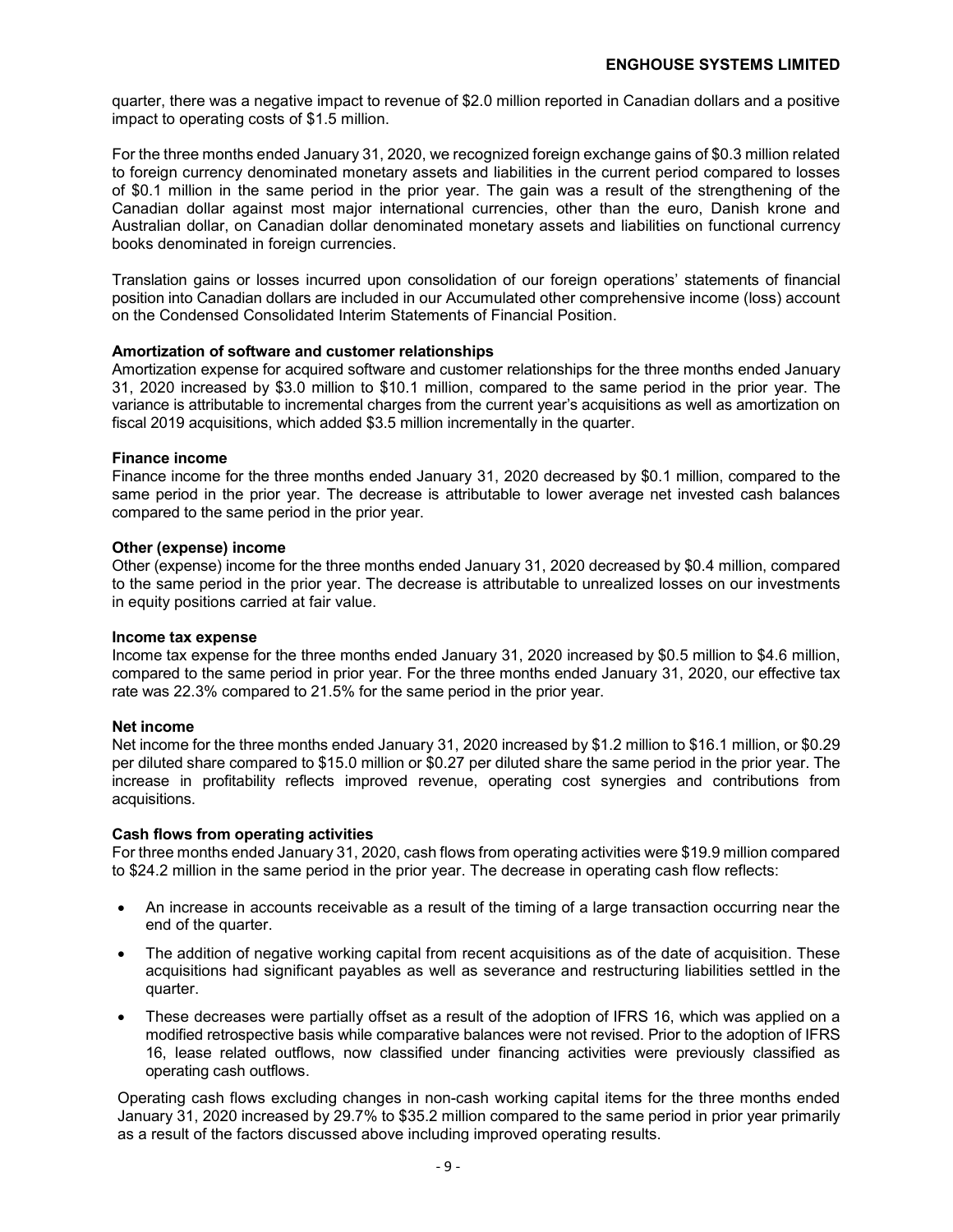#### **Adjusted EBITDA**

The table below reconciles Adjusted EBITDA to the most directly comparable IFRS measure, Results from operating activities for the three months ended January 31, 2020.

|                                          | Three months |                          |          |  |
|------------------------------------------|--------------|--------------------------|----------|--|
| For the period ended January 31          | 2020         | 2019                     | Variance |  |
|                                          | \$           | \$                       | S        |  |
| Total revenue                            | 110.656      | 86.045                   | 24.611   |  |
|                                          |              |                          |          |  |
| Results from operating activities        | 30.843       | 25.795                   | 5,048    |  |
|                                          |              |                          |          |  |
| Depreciation                             | 887          | 530                      | 357      |  |
| Depreciation - right-of-use asset        | 2,023        |                          | 2.023    |  |
| Special charges                          | 1.576        | $\overline{\phantom{0}}$ | 1,576    |  |
| <b>Adjusted EBITDA</b>                   | 35,329       | 26.325                   | 9,004    |  |
|                                          |              |                          |          |  |
| Adjusted EBITDA margin                   | 31.9%        | 30.6%                    |          |  |
|                                          |              |                          |          |  |
| <b>Adjusted EBITDA per diluted share</b> | 0.64         | 0.48                     | 0.16     |  |

Adjusted EBITDA for the three months ended January 31, 2020 increased by \$9.0 million compared to the same period in the prior year. The increase in adjusted EBITDA reflects:

- Higher revenue net of direct costs as a result of additional contributions from acquisitions, combined with improved margins in both IMG and AMG.
- An increase as a result of IFRS 16 whereby certain costs associated with occupancy are now classified as depreciation and interest on right-of-use assets. Comparative periods have not been restated.
- These increases were partially offset by higher general and administrative expenses as a result of acquisitions and increased investment in research and development initiatives.

Special charges of \$1.6 million primarily reflecting acquisition related restructuring charges, have been excluded from adjusted EBITDA along with depreciation of both property and equipment as well as rightof-use assets. During the same period in the prior year, no acquisition related restructuring charges were incurred.

#### **Liquidity and capital resources**

We closed the quarter with cash and short-term investments of \$116.3 million, compared to the October 31, 2019 balance of \$150.3 million as a result of cash spent of \$48.9 million on the acquisition of Dialogic, which was partially offset by continued strong collection efforts and increased revenues. This is also net of payments of \$6.0 million for dividends, which increased 22.5% from \$4.9 million in the same period in the prior year.

For the quarter ended January 31, 2020, cash decreased by a total of \$33.3 million compared to a decrease of \$9.6 million in the same period in the prior year. The decrease is the result of \$49.9 million of cash spent on investing activities, primarily on acquisitions, compared to \$29.8 million in the prior year. Additionally, cash spent on financing activities was \$4.2 million compared to \$5.2 million in the same period in the prior year primarily related to increased dividend payments and repayments of lease obligations (previously presented as part of operating activities prior to adopting IFRS 16), which was partially offset by the issuance of share capital from the exercise of stock options. The balance is primarily attributable to cash generated from operating activities.

In the acquisition of Eptica during the fourth quarter of 2019 we assumed a nominal amount of debt. Although we do not typically hold debt, we plan to hold the Eptica debt to maturity, making our scheduled quarterly repayments until March 31, 2024 as it is non-interest bearing.

For the quarter ended January 31, 2020 working capital was \$49.8 million at January 31, 2020 compared to \$85.4 million at the end of fiscal 2019, with the decrease being attributable to incremental payables, deferred revenue and accounts receivable primarily from acquisitions along with reduced cash balances after spending \$48.9 million on Dialogic. Management is confident that the Company has the funds necessary to meet its existing and future financial operating commitments and dividend strategy. Future acquisition growth may be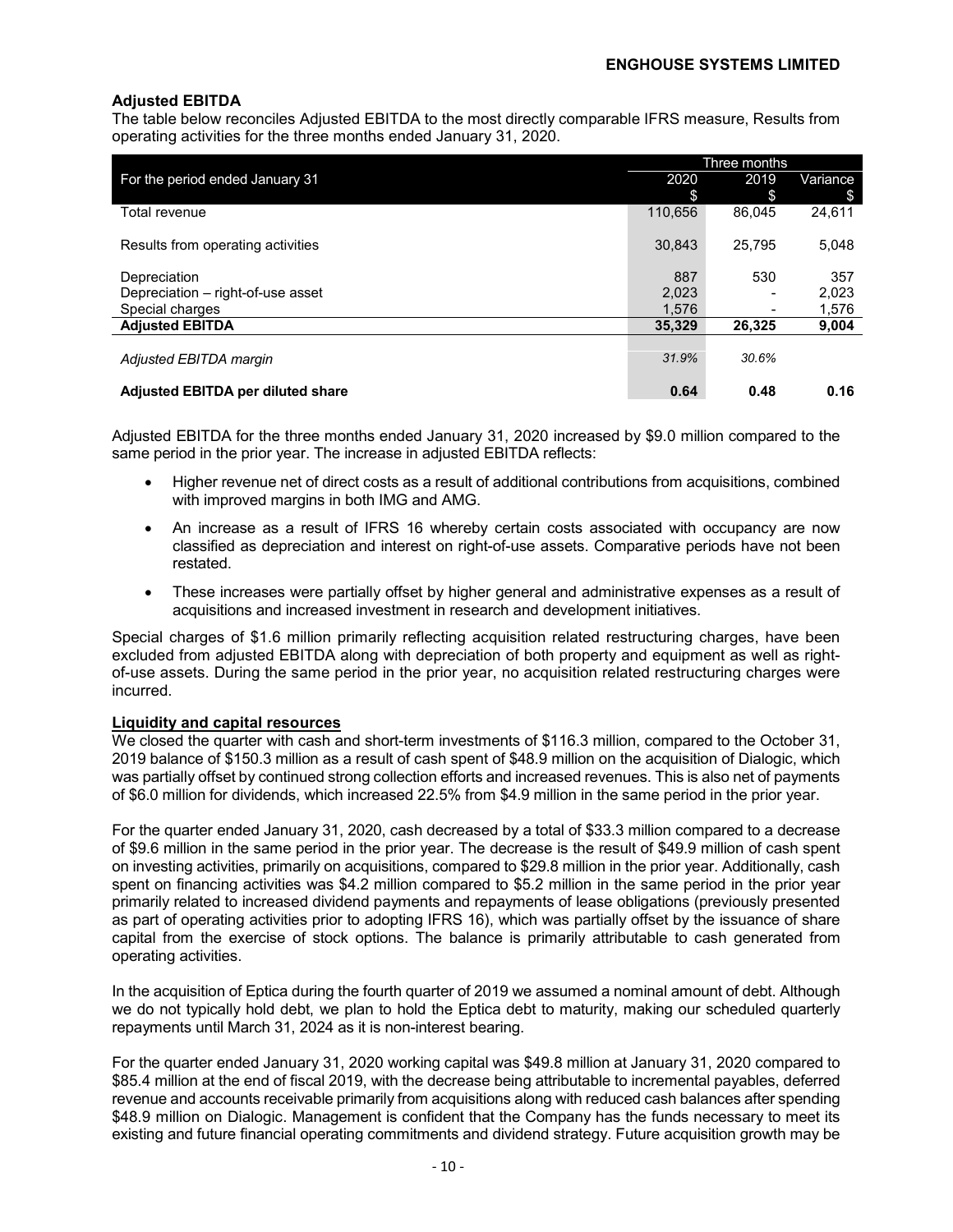funded through a combination of cash, debt and equity consideration, which could cause dilution to existing shareholders.

The Company had 54,976,924 Common Shares issued and outstanding as at March 5, 2020. During the quarter, 239,500 stock options were exercised contributing \$4.8 million in cash compared to 58,000 stock options and \$0.7 million in cash to the Company in the same period in prior year. The Company granted 300,000 options in the first quarter of 2020 but did not issue any in the same period of the prior year. Additionally, on January 25, 2019, the Company completed a share split whereby each issued and outstanding common share has been effectively doubled. All references to capital stock, options and per share data have been adjusted retrospectively to reflect the Company's two-for-one share split for the period ended January 31, 2019.

Enghouse Systems renewed its Normal Course Issuer Bid in the second quarter of 2019 for a further year commencing April 30, 2019 and expiring April 30, 2020, whereby it may repurchase up to a maximum of 3,936,892 common shares of the Company. The Company did not repurchase any shares of its common stock in the current or prior quarterly periods under its Normal Course Issuer Bid.

#### **Off-Statement of financial position arrangements**

We have not entered into off-statement of financial position financing arrangements. Except for operating leases and other low probability and/or immeasurable contingencies (not accrued in accordance with IFRS), all commitments are reflected on our unaudited Condensed Consolidated Interim Statements of Financial Position.

#### **Transactions with related parties**

We have not entered into any transactions with related parties during the period, other than transactions between wholly owned subsidiaries and us in the normal course of business, which are eliminated on consolidation.

#### **Basis of preparation and significant accounting policies**

The unaudited condensed consolidated interim financial statements of the Company and its subsidiaries have been prepared in accordance with International Financial Reporting Standards ("IFRS") as issued by the International Accounting Standards Board ("IASB").

Our significant accounting policies are described in Note 3 of the audited consolidated financial statements as at October 31, 2019, which is available on SEDAR (*www.sedar.com*). The policies applied in these unaudited condensed consolidated interim financial statements are based on IFRS issued and outstanding as of March 5, 2020, the date the Board of Directors approved the unaudited condensed consolidated interim financial statements.

#### **New standards and interpretations adopted**

#### *IFRS 16, Leases ("IFRS 16")*

IFRS 16 is a new standard effective for fiscal years beginning on or after January 1, 2019. The standard replaced previous guidance under IAS 17*, Leases* ("IAS 17") and no longer distinguishes between a finance lease and an operating lease for lessees. Instead, for virtually all lease contracts the lessee recognizes lease obligations reflecting future lease payments and a "right-of-use" asset. Lessor accounting remains somewhat similar as under IAS 17. The Company has applied IFRS 16 for the period commencing November 1, 2019.

The Company applied IFRS 16 using the modified retrospective approach and as a result the comparative information was not restated and will continue to be reported under IAS 17 and IFRIC 4, *Determining Whether an Arrangement Contains a Lease* ("IFRIC 4").

On adoption of IFRS 16, the Company recognized lease obligations in relation to leases that had previously been classified as 'operating leases' under the principles of IAS 17*.* These liabilities were measured at the present value of the remaining lease payments, discounted using the lessee's incremental borrowing rate as of November 1, 2019. The weighted average lessee's incremental borrowing rate applied to the lease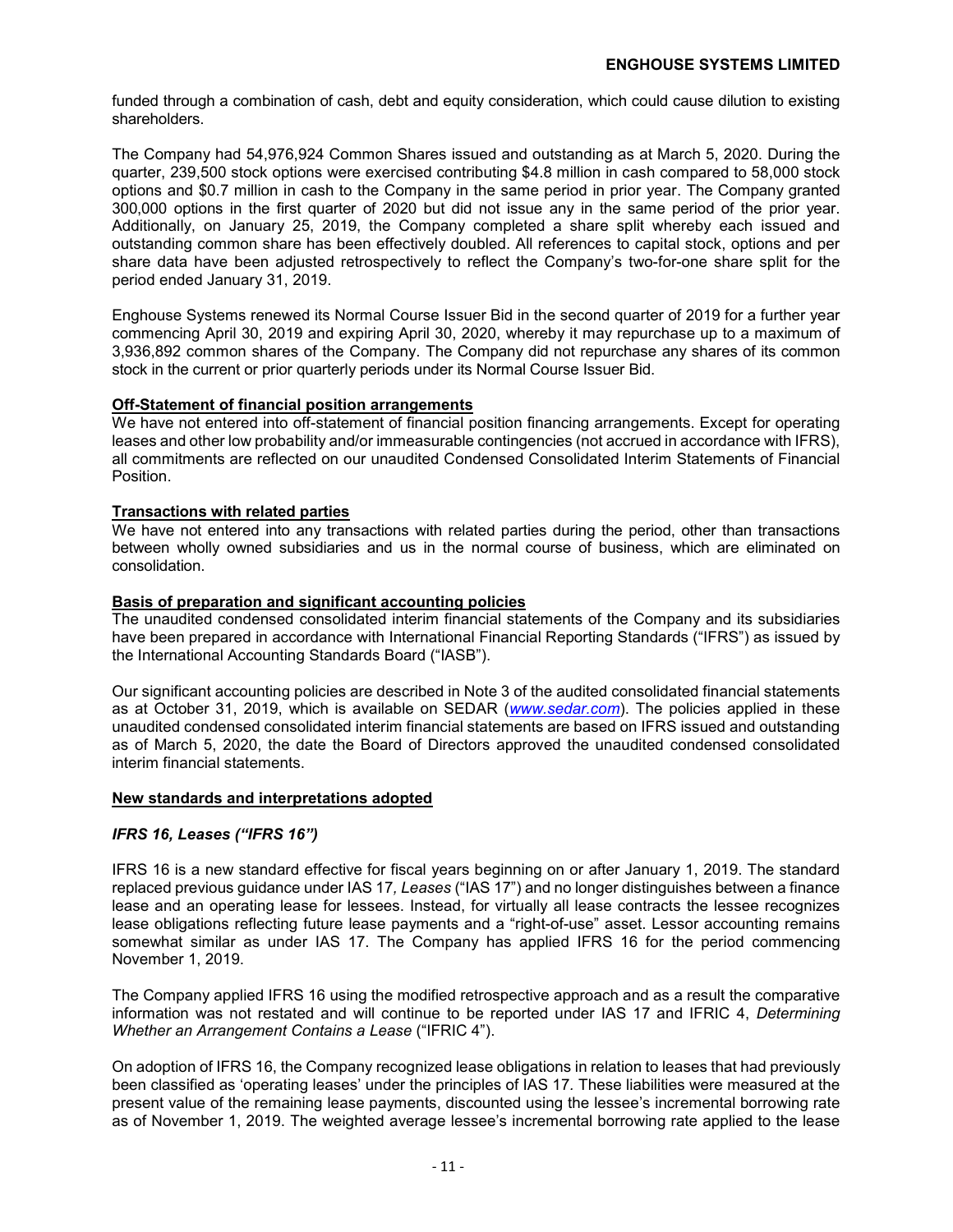obligations on November 1, 2019 was 3.0%. Prior to adoption of IFRS 16 the Company did not have any leases classified as finance leases.

In applying IFRS 16 for the first time, the Company has used the following practical expedients permitted by the standard:

- applying a single discount rate to a portfolio of leases with reasonably similar characteristics;
- relying on previous assessments on whether leases are onerous as an alternative to performing an impairment review;
- accounting for operating leases with a remaining lease term of less than twelve months as at November 1, 2019 as short-term leases;
- excluding initial direct costs for the measurement of the right-of-use asset at the date of initial application; and
- using hindsight in determining the lease term where the contract contains options to extend or terminate the lease.

The associated right-of-use assets for leases were measured on a retrospective basis as if the new rules had always been applied. Other right-of use assets were measured at the amount equal to the lease obligations, adjusted by the amount of any prepaid or accrued lease payments relating to that lease recognized in the Consolidated Statements of Financial Position as at October 31, 2019.

The Company did not need to make any adjustments to the accounting for assets held as lessor under operating leases as a result of adoption of IFRS 16.

A reconciliation of operating lease commitments disclosed as at October 31, 2019 to the lease obligations recognized as at November 1, 2019 is provided below:

| Operating lease commitments disclosed as at October 31, 2019        | \$<br>27,822 |
|---------------------------------------------------------------------|--------------|
| Short-term leases not recognized as a liability                     | (927)        |
| Onerous leases not recognized as a liability                        | (987)        |
| Adjustments as a result of different treatment of extension options | 12,058       |
| Impact of present value                                             | (3,302)      |
| Lease obligations recognized as at November 1, 2019                 | 34,664       |
| Comprised of:                                                       |              |
| Current lease obligations                                           | \$<br>7.180  |
| Non-current lease obligations                                       | 27,484       |
| Lease obligations recognized as at November 1, 2019                 | 34,664       |

The change in accounting policy affected the following items in the unaudited Condensed Consolidated Interim Statement of Financial Position as at November 1, 2019:

| Right-of-use assets—increased by           |    | \$ 35.820 |
|--------------------------------------------|----|-----------|
| Prepaid expenses—decreased by              | S. | 1.959     |
| Accrued liabilities—decreased by           |    | 803       |
| Current lease obligations—increased by     |    | \$ 7.180  |
| Non-current lease obligations-increased by |    | \$27.484  |

The adoption of IFRS 16 has no impact on revenue but resulted in a material increase to both assets and liabilities upon adoption of the new standard. The Company recognized lease obligations and right-of-use asset at the date of adoption. The lease obligations were measured at the present value of the future lease payments at the date of adoption. The right-of-use asset will be depreciated using the straight-line method from the date of adoption to the end of the lease term adjusted for expected renewals as required by the standard. Interest on the lease liability will be calculated using the effective interest method with rent payments reducing the lease obligation.

As a result of these changes, there is an increase in interest expense and depreciation, as well as a reduction in selling, general and administrative expense on the unaudited Condensed Consolidated Interim Statements of Operations and Comprehensive Income due to the decrease in rent expense. The overall impact to net income is not significant. Additionally, an increase in cash flow from operating activities results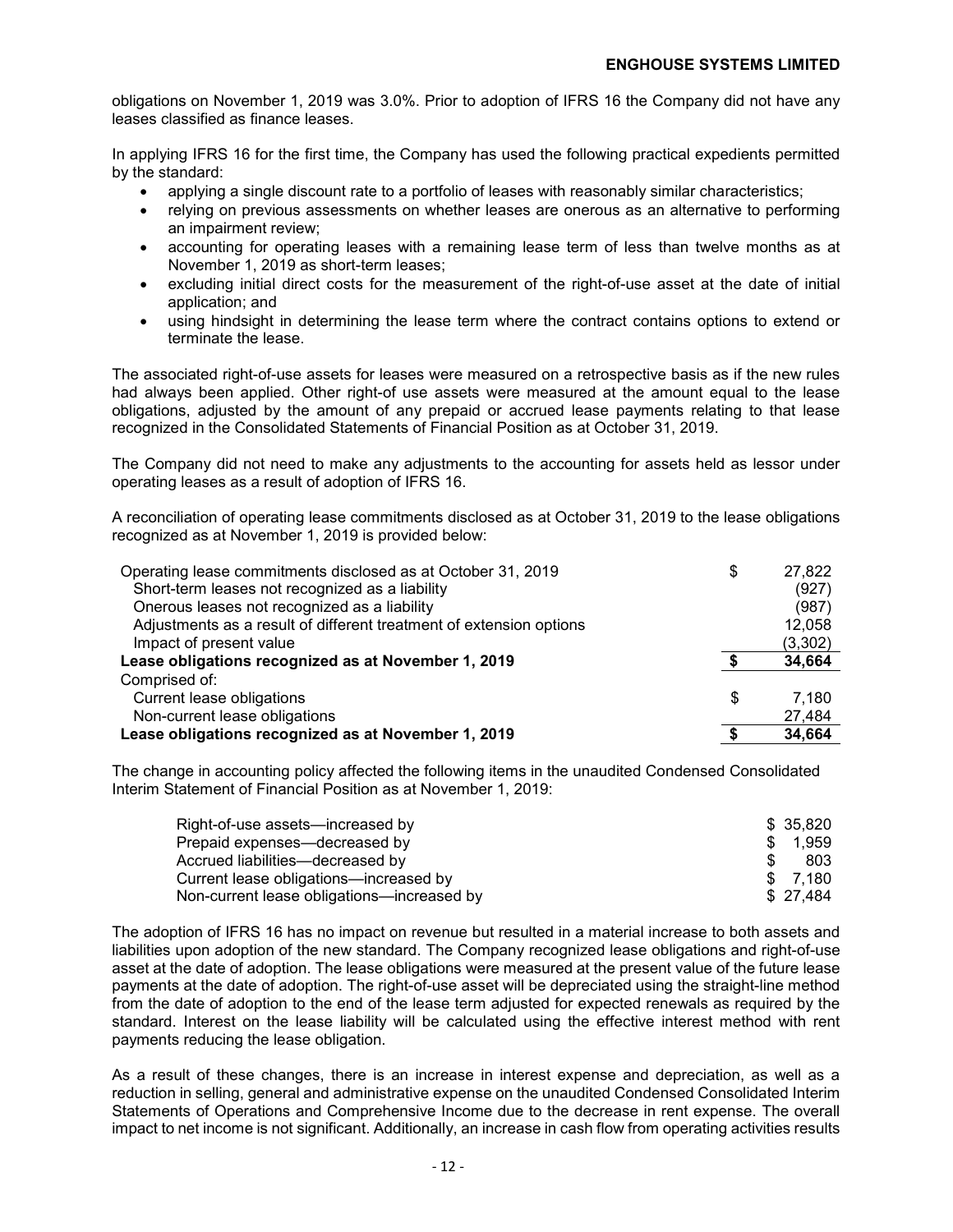from the lease payments being recorded as financing outflows instead of operating outflows in the unaudited Condensed Consolidated Interim Statements of Cash Flows.

#### **Risks and uncertainties**

The primary risks and uncertainties that affect or may affect the Company and its business, financial condition, and results of operations remain substantially unchanged from those discussed in the Company's latest Annual Information Form and its Management's Discussion and Analysis of Financial Condition and Results of Operations for the year ended October 31, 2019, contained in the Company's 2019 Annual Report to Shareholders and all such risks and uncertainties are incorporated herein by reference.

In addition to the risks and uncertainties discussed therein, the more recent outbreak of COVID-19 ("the coronavirus") also presents a source of economic uncertainty to the Company. Management will continue to monitor the situation closely as it develops. The Company has limited direct exposure to jurisdictions currently most significantly impacted such as China, South Korea, Iran, Italy and Japan.

#### **Controls and procedures**

In compliance with the Canadian Securities Administrators' National Instrument 52-109 ("NI 52-109"), the Company has filed with applicable Canadian securities regulatory authorities, certificates signed by its Chief Executive Officer ("CEO") and Vice President Finance in capacity as Chief Financial Officer ("CFO") that, among other things, report on the design and effectiveness of disclosure controls and procedures and the design of internal controls over financial reporting.

#### **Disclosure controls and procedures**

Disclosure controls and procedures have been designed under the supervision of the CEO and CFO, with the participation of other management, to provide reasonable assurance that all relevant information required to be disclosed by us is recorded, processed, summarized and reported on a timely basis to senior management, as appropriate, to allow timely decisions regarding required public disclosure. Pursuant to NI 52-109, as of October 31, 2019, an evaluation of the effectiveness of our disclosure controls and procedures was carried out under the supervision of the CEO and CFO. Based on this evaluation, the CEO and the CFO concluded that the design and operation of these disclosure controls and procedures were effective. This evaluation considered our disclosure policy, a sub-certification process and the functioning of our Disclosure Committee.

#### **Internal controls over financial reporting**

The Company's CEO and CFO are responsible for designing internal controls over financial reporting or causing them to be designed under their supervision to provide reasonable assurance regarding the reliability of the Company's financial reporting and the preparation of financial statements in accordance with IFRS.

As at October 31, 2019, an evaluation was carried out of the effectiveness of the design and operation of internal controls over financial reporting to provide reasonable assurance regarding the reliability of financial reporting. Based on that evaluation, the Company's CEO and CFO have concluded that, as at October 31, 2019, the design and operation of controls over financial reporting was effective. These evaluations were conducted in accordance with the standards established in *Internal Control – Integrated Framework*, issued by the Committee of Sponsoring Organizations of the Treadway Commission, and the requirements of NI 52-109. The control framework used by the CEO and the CFO to design the Company's internal control over financial reporting is the "Internal Control – Integrated Framework (2013)" published by the Committee of Sponsoring Organizations of the Treadway Commission (COSO).

There were no changes to the Company's internal control over financial reporting during the quarter ended January 31, 2020 that have materially affected, or are reasonably likely to materially affect, the Company's internal control over financial reporting.

#### **Additional information**

Additional information relating to the Company including our most recently completed Annual Information Form ("AIF") is available on SEDAR at *www.sedar.com* and on our website at *www.enghouse.com*.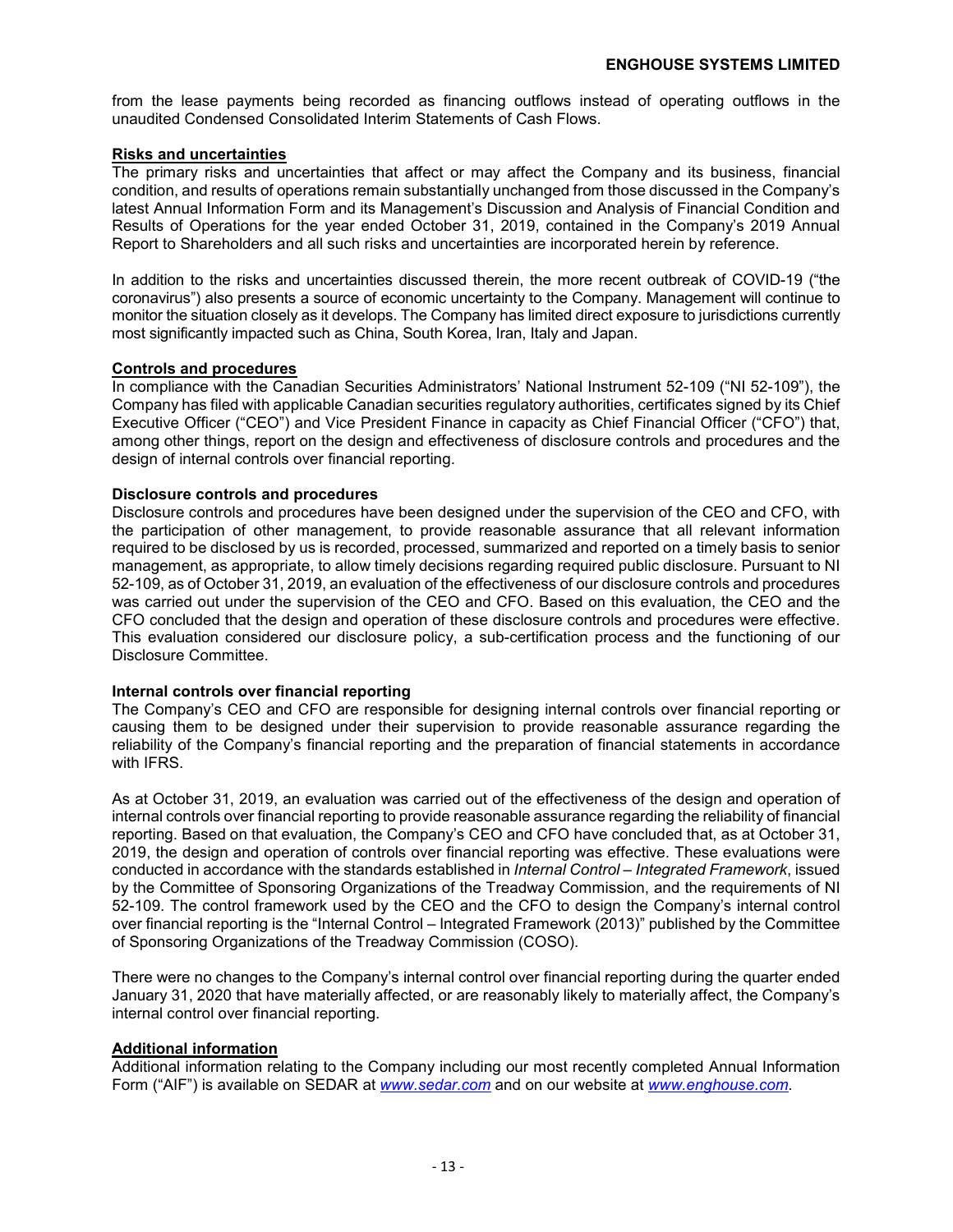#### **Notice of no auditor review of interim financial statements**

The accompanying unaudited condensed consolidated interim financial statements of the Company for the three months ended *January 31, 2020* have been prepared by and are the responsibility of the Company's management.

The Company's independent auditor has not performed a review of these financial statements in accordance with standards established by the Chartered Professional Accountants of Canada for a review of the interim financial statements by an entity's auditor.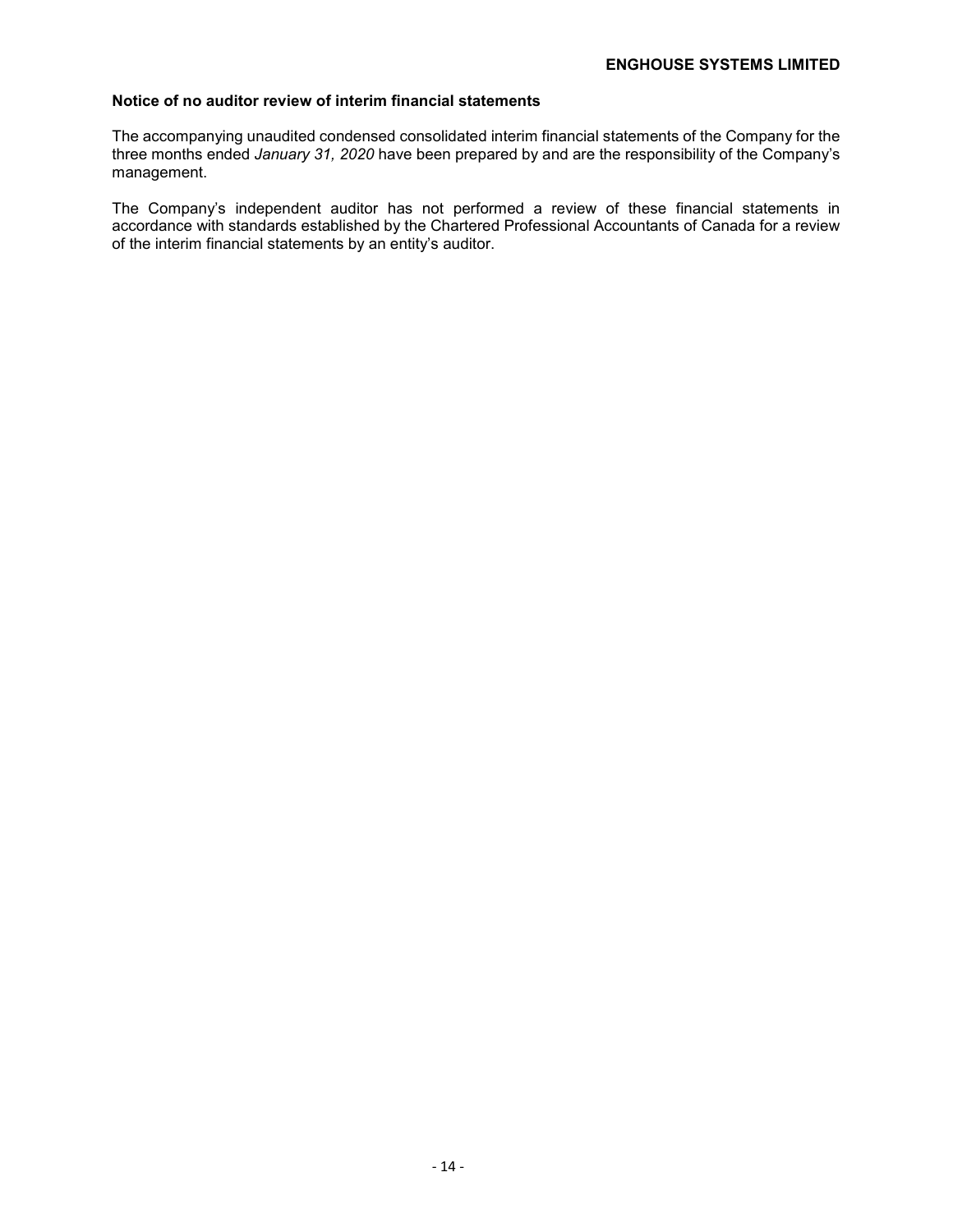# **Condensed Consolidated Interim Statements of Financial Position**

*(in thousands of Canadian dollars) (Unaudited)*

|                                                                                | <b>Notes</b>   | As at January 31,<br>2020 | As at October 31,<br>2019 |
|--------------------------------------------------------------------------------|----------------|---------------------------|---------------------------|
| <b>Assets</b>                                                                  |                |                           |                           |
| <b>Current assets:</b>                                                         |                |                           |                           |
| Cash and cash equivalents                                                      |                | \$111,451                 | \$144,764                 |
| Short-term investments                                                         |                | 4,878                     | 5,505                     |
| Accounts receivable                                                            |                | 117,007                   | 84,982                    |
| Prepaid expenses and other assets                                              |                | 15,197                    | 11,147                    |
|                                                                                |                | 248,533                   | 246,398                   |
| Non-current assets:                                                            |                |                           |                           |
| Property and equipment                                                         |                | 6,552                     | 6,280                     |
| Right-of-use assets                                                            | 4              | 40,713                    |                           |
| Intangible assets                                                              | 5              | 154,896                   | 121,885                   |
| Goodwill                                                                       | 5              | 218,016                   | 203,298                   |
| Deferred income tax assets                                                     |                | 22,846                    | 12,739                    |
| <b>Total assets</b>                                                            |                | \$691,556                 | \$590,600                 |
| <b>Liabilities and Shareholder's Equity</b>                                    |                |                           |                           |
| <b>Current liabilities:</b>                                                    |                |                           |                           |
| Accounts payable and accrued liabilities                                       |                | \$<br>65,003              | 62,813<br>\$              |
| Income taxes payable                                                           |                | 8,863                     | 6,953                     |
| Dividends payable                                                              |                | 6,047                     | 6,021                     |
| Provisions                                                                     | 6              | 7,537                     | 6,536                     |
| Deferred revenue                                                               |                | 103,078                   | 78,405                    |
| Lease obligations                                                              | 4              | 7,993                     |                           |
| Current portion of long-term loans                                             |                | 249                       | 249                       |
|                                                                                |                | 198,770                   | 160,977                   |
| <b>Non-current liabilities:</b>                                                |                |                           |                           |
| Non-current portion of income taxes payable<br>Deferred income tax liabilities |                | 3,805<br>26,089           | 4,434<br>16,197           |
| Deferred revenue                                                               |                | 8,447                     | 3,665                     |
| Net employee defined benefit obligation                                        |                | 2,654                     | 2,380                     |
| Lease obligations                                                              | 4              | 30,983                    |                           |
| Long-term loans                                                                |                | 810                       | 874                       |
| <b>Total liabilities</b>                                                       |                | 271,558                   | 188,527                   |
|                                                                                |                |                           |                           |
| <b>Shareholders' Equity</b><br>Share capital                                   |                | 87,242                    | 81,576                    |
| Contributed surplus                                                            |                | 6,527                     | 6,677                     |
| Retained earnings                                                              |                | 319,287                   | 309,198                   |
| Accumulated other comprehensive income                                         | $\overline{7}$ | 6,942                     | 4,622                     |
| <b>Total shareholders' equity</b>                                              |                | 419,998                   | 402,073                   |
| Total liabilities and shareholders' equity                                     |                | \$691,556                 | \$590,600                 |

*The accompanying notes form an integral part of these unaudited condensed consolidated interim financial statements*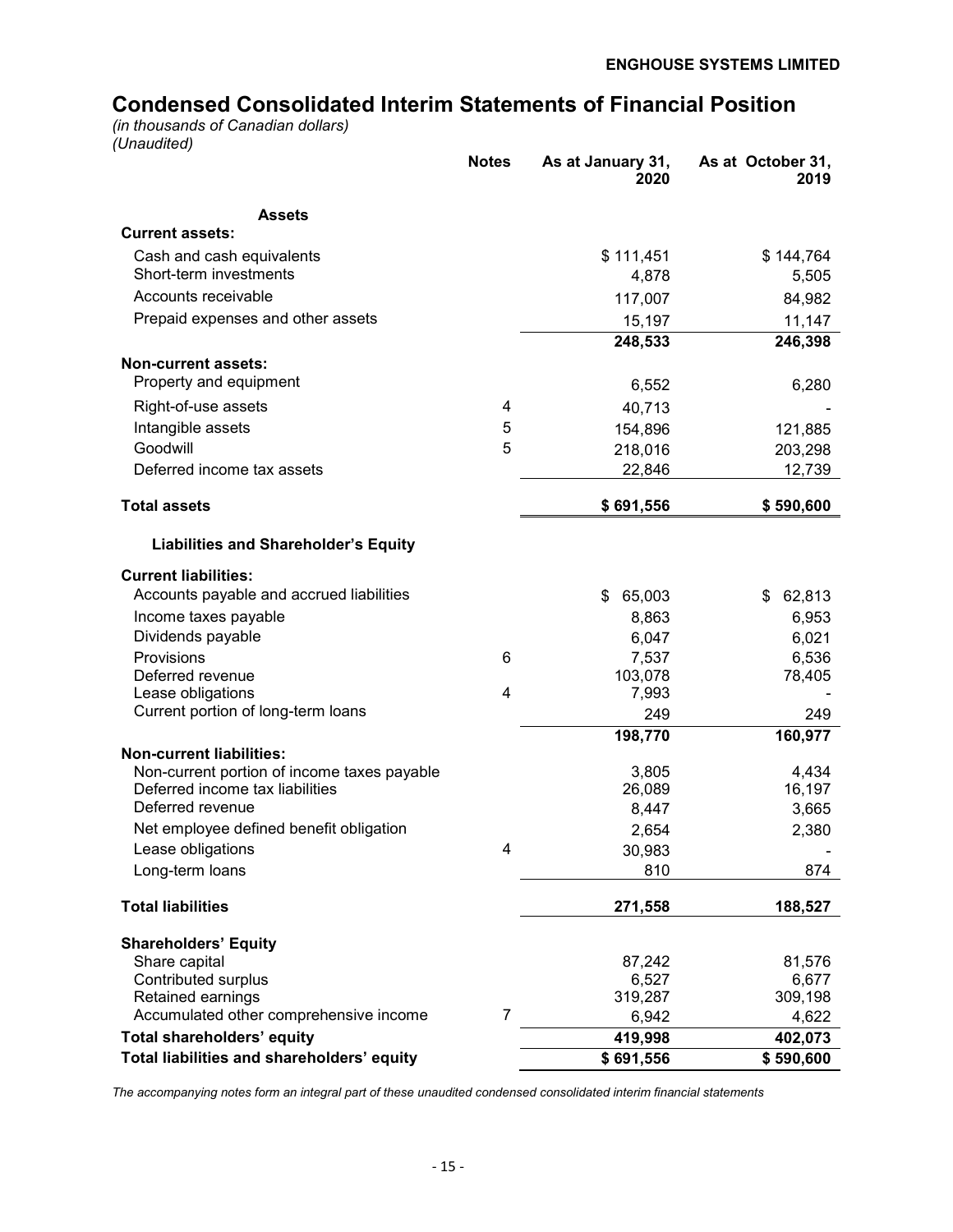# **Condensed Consolidated Interim Statements of Operations and Comprehensive Income**

*(in thousands of Canadian dollars, except per share amounts) (Unaudited)*

|                                                                   |              | Three months ended January 31 |            |
|-------------------------------------------------------------------|--------------|-------------------------------|------------|
|                                                                   | <b>Notes</b> | 2020                          | 2019       |
| <b>Revenue</b>                                                    |              |                               |            |
| Software licenses                                                 |              | \$28,400                      | \$18,728   |
| Hosted and maintenance services                                   |              | 64,353                        | 50,813     |
| Professional services                                             |              | 15,183                        | 13,501     |
| Hardware                                                          |              | 2,720                         | 3,003      |
|                                                                   |              | 110,656                       | 86,045     |
| <b>Direct costs</b>                                               |              |                               |            |
| Software licenses                                                 |              | 2,450                         | 1,361      |
| Services                                                          |              | 28,346                        | 23,545     |
| Hardware                                                          |              | 1,681                         | 2,306      |
|                                                                   |              | 32,477                        | 27,212     |
| Revenue, net of direct costs                                      |              | 78,179                        | 58,833     |
| <b>Operating expenses</b>                                         |              |                               |            |
| Selling, general and administrative                               |              | 24,682                        | 20,456     |
| Research and development                                          |              | 18,168                        | 12,052     |
| Depreciation                                                      |              | 887                           | 530        |
| Depreciation - right-of-use assets                                | 4            | 2,023                         |            |
| Special charges                                                   |              | 1,576                         |            |
|                                                                   |              |                               | 33,038     |
|                                                                   |              | 47,336                        |            |
| <b>Results from operating activities</b>                          |              | 30,843                        | 25,795     |
| Amortization of acquired software and customer relationships      | 5            | (10,080)                      | (7, 116)   |
| Foreign exchange gains (losses)                                   |              | 347                           | (110)      |
| Interest expense - lease obligations                              | 4            | (262)                         |            |
| Finance income                                                    |              | 351                           | 498        |
| Finance expenses                                                  |              | (18)                          | (31)       |
| Other (expense) income                                            |              | (414)                         | 28         |
|                                                                   |              |                               |            |
| Income before income taxes                                        |              | 20,767                        | 19,064     |
| <b>Provision for income taxes</b>                                 | 9            | 4,631                         | 4,100      |
|                                                                   |              |                               |            |
| Net income for the period                                         |              | \$16,136                      | \$14,964   |
|                                                                   |              |                               |            |
| Items that are or may be reclassified subsequently to net income: |              |                               |            |
| Cumulative translation adjustment                                 |              | 2,320                         | 2,887      |
|                                                                   |              |                               |            |
| Other comprehensive income                                        |              | 2,320                         | 2,887      |
| <b>Comprehensive income</b>                                       |              | \$18,456                      | \$17,851   |
|                                                                   |              |                               |            |
| <b>Earnings per share</b>                                         |              |                               |            |
| Basic                                                             | 10           | \$<br>0.29                    | \$<br>0.27 |
| <b>Diluted</b>                                                    | 10           | \$<br>0.29                    | \$<br>0.27 |

*The accompanying notes form an integral part of these unaudited condensed consolidated interim financial statements.*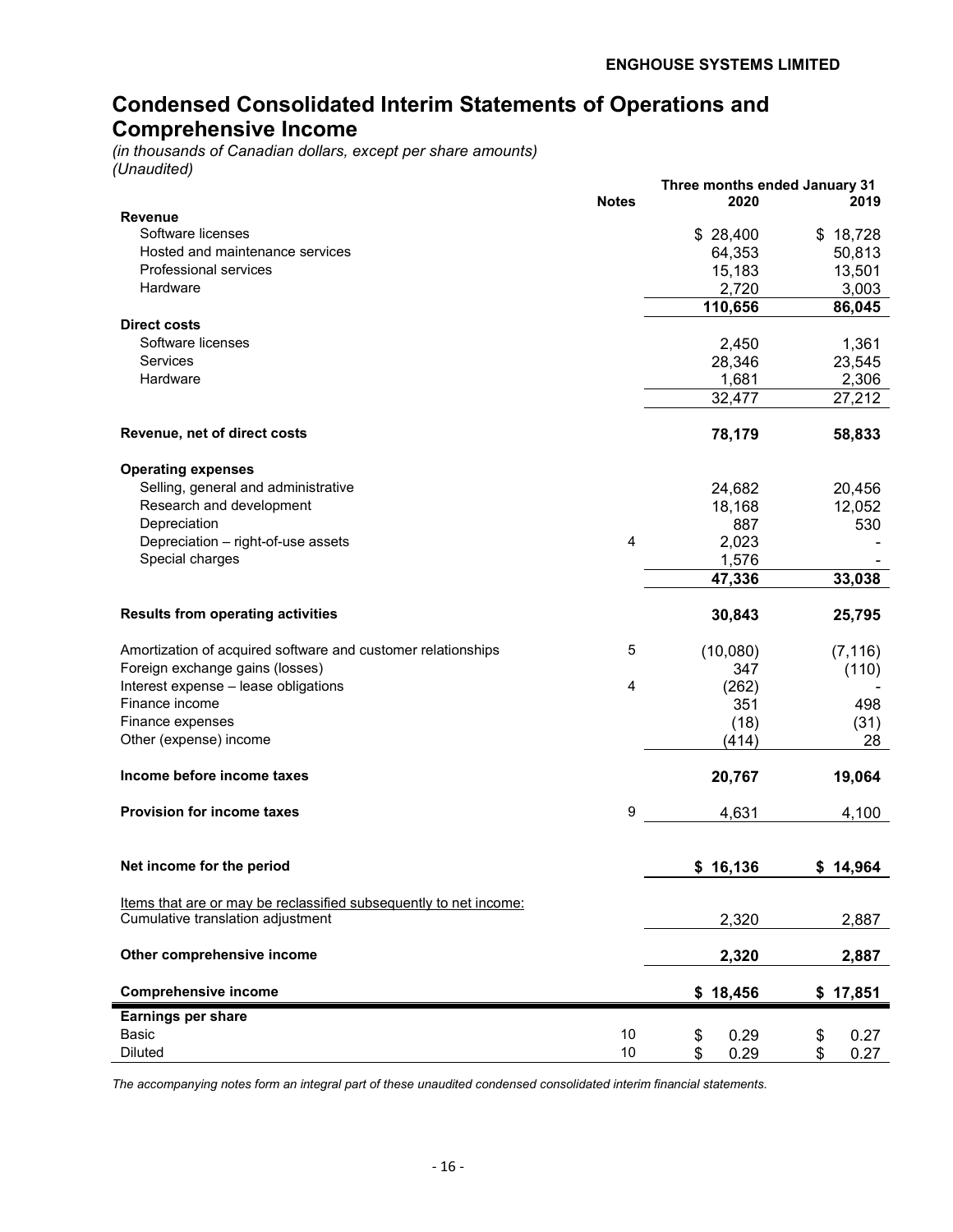# **Condensed Consolidated Interim Statements of Changes in Shareholders' Equity**

*(in thousands of Canadian dollars) (Unaudited)*

|                                                                                                             | Share capital* | Share capital | Contributed<br>surplus | <b>Accumulated</b><br>other<br>comprehensive<br>income | Retained<br>earnings | Total                     |
|-------------------------------------------------------------------------------------------------------------|----------------|---------------|------------------------|--------------------------------------------------------|----------------------|---------------------------|
| As at November 1, 2019                                                                                      | 54,737,424     | 81,576        | 6,677                  | 4,622                                                  | 309,198              | 402,073                   |
| Net income<br>Cumulative translation adjustment<br><b>Comprehensive income</b>                              |                |               |                        | 2,320<br>2,320                                         | 16,136<br>16,136     | 16,136<br>2,320<br>18,456 |
|                                                                                                             |                |               |                        |                                                        |                      |                           |
| Employee share options:<br>Value of services recognized<br>Proceeds on issuing shares<br>Dividends declared | 239,500        | 5,666         | 732<br>(882)           |                                                        | (6,047)              | 732<br>4.784<br>(6,047)   |
| As at January 31, 2020                                                                                      | 54,976,924     | 87,242        | 6,527                  | 6,942                                                  | 319,287              | 419,998                   |
|                                                                                                             |                |               |                        |                                                        |                      |                           |
| As at November 1, 2018, as previously presented<br>IFRS 9 Transitional adjustment                           | 54,580,024     | 78,997        | 4,866                  | 5,755<br>781                                           | 260,506<br>(781)     | 350,124                   |
| <b>IFRS 15 Transitional adjustment</b>                                                                      |                |               |                        |                                                        | 1.590                | 1,590                     |
| Adjusted balance as at November 1, 2018                                                                     | 54,580,024     | 78,997        | 4,866                  | 6,536                                                  | 261,315              | 351,714                   |
| Net income                                                                                                  |                |               |                        |                                                        | 14,964               | 14,964                    |
| Cumulative translation adjustment                                                                           |                |               |                        | 2,887                                                  |                      | 2.887                     |
| <b>Comprehensive income</b>                                                                                 | $\blacksquare$ |               |                        | 2.887                                                  | 14.964               | 17.851                    |
| Employee share options:<br>Value of services recognized<br>Proceeds on issuing shares                       | 58,000         | 855           | 408<br>(136)           |                                                        |                      | 408<br>719                |
| Dividends declared<br>As at January 31, 2019                                                                | 54,638,024     | 79,852        | 5,138                  | 9,423                                                  | (4, 917)<br>271,362  | (4, 917)<br>365,775       |
|                                                                                                             |                |               |                        |                                                        |                      |                           |

*\* On January 25, 2019, the Company completed a share split whereby each issued and outstanding common share has been effectively doubled. All references to capital stock, options and per share data have been adjusted retrospectively to reflect the Company's two for one share split for the period ended January 31, 2019.*

*The accompanying notes form an integral part of these unaudited condensed consolidated interim financial statements.*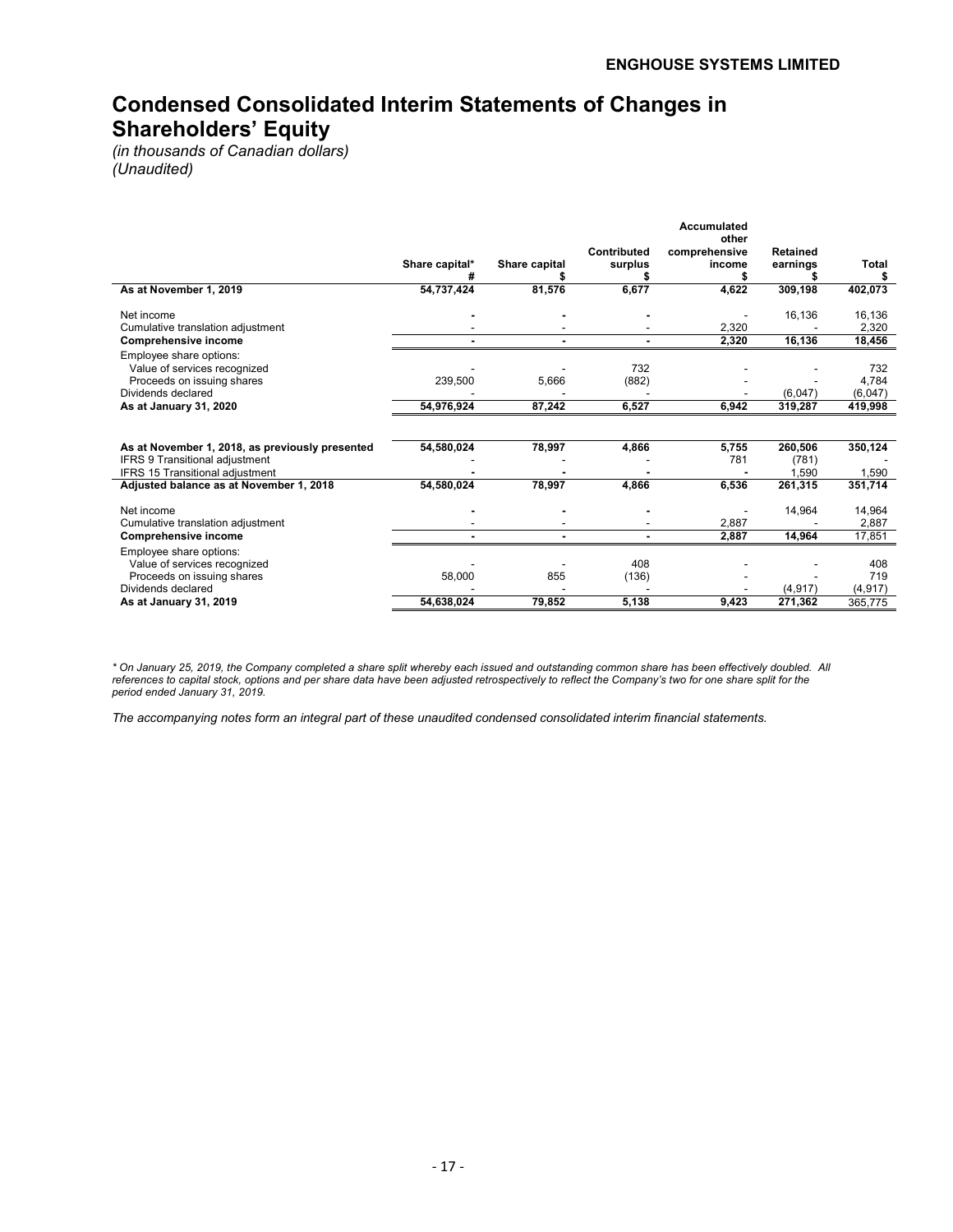# **Condensed Consolidated Interim Statements of Cash Flows**

*(in thousands of Canadian dollars) (Unaudited)*

|                                                                         |              | Three months ended January 31 |              |
|-------------------------------------------------------------------------|--------------|-------------------------------|--------------|
|                                                                         |              | 2020                          | 2019         |
|                                                                         | <b>Notes</b> |                               |              |
| Cash flows from operating activities                                    |              |                               |              |
| Net income                                                              |              | \$<br>16,136                  | \$<br>14,964 |
| <b>Adjustments for:</b>                                                 |              |                               |              |
| Depreciation                                                            |              | 887                           | 530          |
| Depreciation of right-of-use assets                                     | 4            | 2,023                         |              |
| Interest expense on lease obligations                                   | 4            | 262                           |              |
| Amortization of acquired software and customer relationships            | 5            | 10,080                        | 7,116        |
| Stock-based compensation expense                                        | 8            | 732                           | 408          |
| Provision for income taxes                                              |              | 4,631                         | 4,100        |
| Finance and other expenses (income)                                     |              | 432                           | 3            |
|                                                                         |              | 35,183                        | 27,121       |
| Changes in non-cash operating working capital                           | 13           | (10, 300)                     | 1,423        |
| Income taxes paid                                                       |              | (4,950)                       | (4,390)      |
| Net cash flows from operating activities                                |              | 19,933                        | 24,154       |
| Cash flows from investing activities                                    |              |                               |              |
| Purchase of property and equipment                                      |              | (439)                         | (209)        |
| Acquisitions, net of cash acquired of \$6,905 (2019 - \$6,139)          | 11           | (48, 899)                     | (22, 396)    |
| Purchase consideration for prior year acquisitions                      | 11           | (546)                         | (1, 105)     |
| Purchase of short-term investments                                      |              | (7)                           | (6, 108)     |
| Net cash flows used in investing activities                             |              | (49, 891)                     | (29, 818)    |
| <b>Cash flows from financing activities</b>                             |              |                               |              |
| Interest paid on lease obligations                                      | 4            | (262)                         |              |
| Issuance of share capital                                               |              | 4.784                         | 719          |
| Repayment of loans                                                      |              | (62)                          | (957)        |
| Repayment of lease obligations                                          | 4            | (2,604)                       |              |
| Dividends paid                                                          |              | (6,021)                       | (4, 912)     |
| Net cash flows used in financing activities                             |              | (4, 165)                      | (5, 150)     |
| Effect of currency translation adjustments on cash and cash equivalents |              | 810                           | 1,264        |
| Net decrease in cash and cash equivalents during the period             |              | (33, 313)                     | (9, 550)     |
| Cash and cash equivalents - beginning of period                         |              | 144,764                       | 187,551      |
|                                                                         |              |                               |              |
| Cash and cash equivalents - end of period                               |              | \$111,451                     | \$178,001    |

*The accompanying notes form an integral part of these unaudited condensed consolidated interim financial statements.*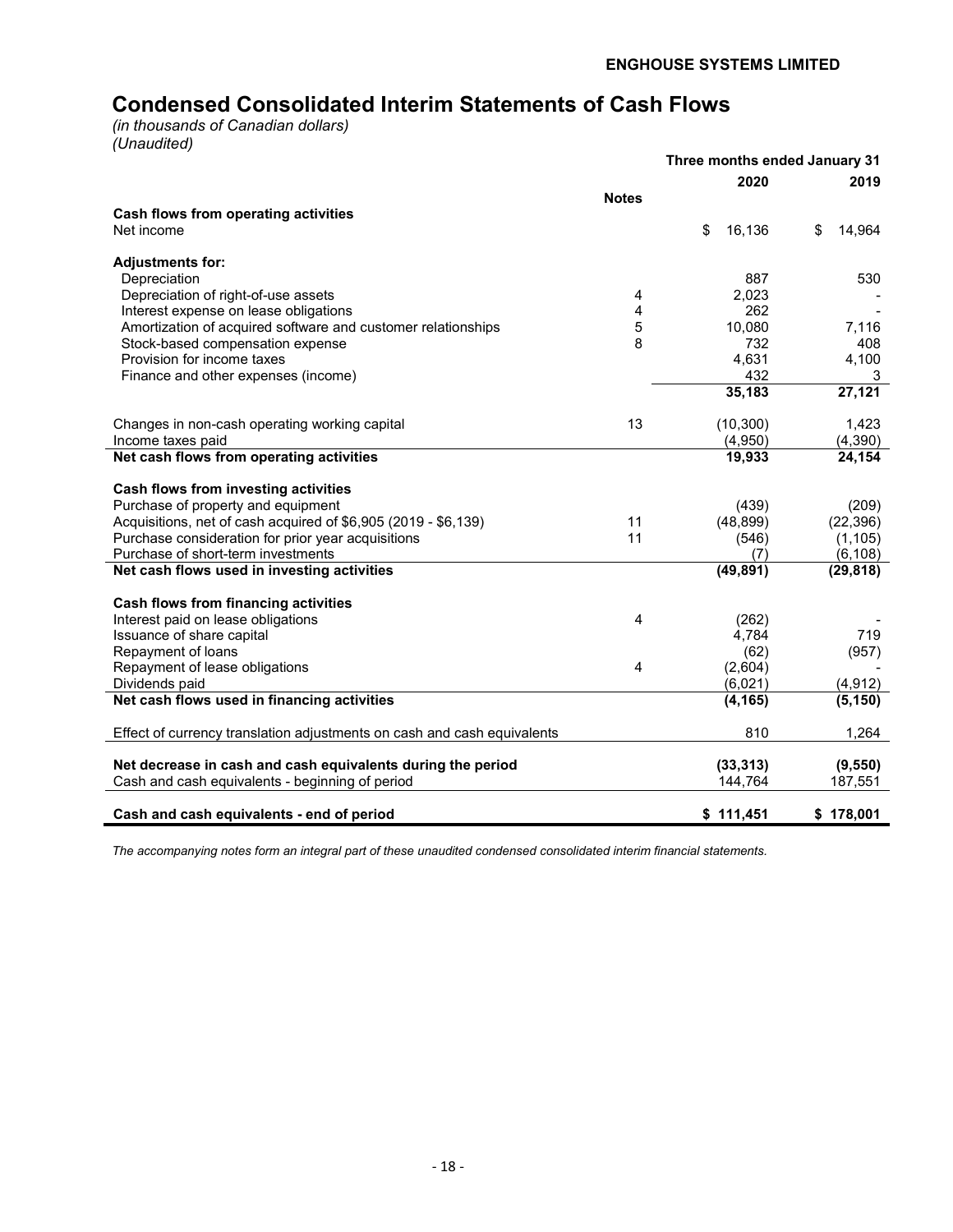**For the three months ended January 31, 2020 and 2019**

*(in thousands of Canadian dollars, except as indicated)*

#### **1. Description of the business and reporting entity**

Enghouse Systems Limited ("Enghouse Systems") and its wholly owned subsidiaries (together the "Company" or "Enghouse") develop enterprise software solutions for a number of vertical markets. The Company is organized around two business segments: the Interactive Management Group ("IMG") and the Asset Management Group ("AMG").

IMG specializes in customer interaction software and services that are designed to enhance customer service, increase efficiency and manage customer communications across the enterprise. Core technologies include contact center, attendant console, interactive voice response, dialers, video collaboration, agent performance optimization and analytics that support any telephony environment, and may be deployed on-premise or in the cloud. Its customers are varied and include insurance companies, telecoms and banks as well as technology, health care and hospitality companies.

AMG provides a portfolio of software and services solutions primarily to the telecommunications, media, utilities and defense sectors. Its products include Network infrastructure, Operations Support Systems (OSS), Business Support Systems (BSS), and revenue generation solutions such as Video and Cloud TV solutions. AMG also provides fleet routing, dispatch, scheduling, transit e-ticketing and automated fare collection, communications and emergency control center solutions for the transportation, government, first responders, distribution and security sectors.

Enghouse Systems is incorporated and domiciled in Canada. The address of its registered office is 80 Tiverton Court, Suite 800, Markham, Ontario, L3R 0G4. The Company has offices around the world including the United States, the United Kingdom, Sweden, Norway, Denmark, the Netherlands, France, Belgium, Brazil, Germany, Ireland, Australia, New Zealand, Israel, Lebanon, Romania, Italy, Spain, Japan, Colombia, Croatia, Russia, and China.

#### **2. Basis of preparation and adoption of International Financial Reporting Standards**

#### **(a) Statement of compliance**

These unaudited condensed consolidated interim financial statements have been prepared in accordance with IAS 34, *Interim Financial Reporting* ("IAS 34"). The unaudited condensed consolidated interim financial statements should be read in conjunction with the annual audited consolidated financial statements for the year ended October 31, 2019, which have been prepared in accordance with International Financial Reporting Standards ("IFRS"). These unaudited condensed consolidated interim financial statements were approved by the Audit Committee of the Board of Directors for issue on March 5, 2020.

#### **(b) Basis of preparation and measurement**

These unaudited condensed consolidated interim financial statements have been prepared in accordance with IAS 34 as issued by the International Accounting Standards Board ("IASB"). The unaudited condensed interim consolidated financial statements reflect the accounting policies disclosed in Note 3 of the Company's 2019 annual consolidated financial statements except as disclosed herein. They have been prepared on a going concern basis, using historical cost, except for investments in equity securities designated at fair value through profit or loss, certain assets and liabilities initially recognized in connection with business combinations, and derivative financial instruments, which are measured at fair value.

The policies applied in these unaudited condensed consolidated interim financial statements are based on IFRS issued and outstanding as of March 5, 2020. Any subsequent changes to IFRS that are applied retroactively in the Company's annual consolidated financial statements for the year ended October 31, 2019 could result in changes to these unaudited condensed consolidated interim financial statements.

Certain segment information previously presented has been changed to conform to the presentation adopted for the current period. This change was made to conform to how management and the chief operating decision maker views the business with increasing regionalization of shared service centers. This change had no impact on segment revenue or direct costs and has been applied retrospectively.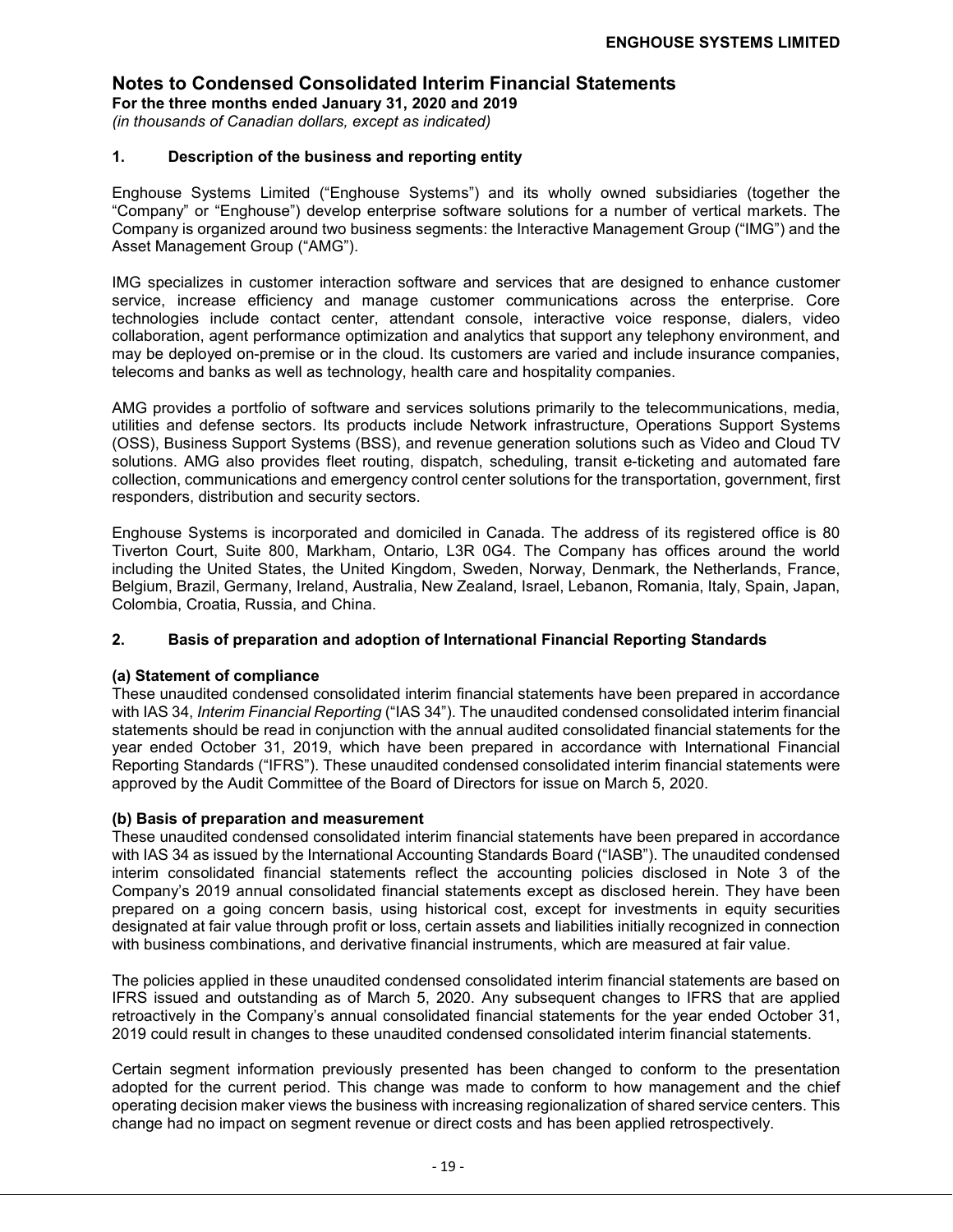**For the three months ended January 31, 2020 and 2019**

*(in thousands of Canadian dollars, except as indicated)*

#### **(c) Functional and presentation currency**

The Company's subsidiaries generally operate in their local currency environment. Accordingly, items included in the financial statements of each legal entity consolidated within the Enghouse group are measured using the currency of the primary economic environment in which the legal entity operates (the "functional currency"). The unaudited condensed consolidated interim financial statements are presented in Canadian dollars, which is also Enghouse Systems' functional currency.

#### **(d) Use of estimates and judgments**

The preparation of the unaudited condensed consolidated interim financial statements requires management to make judgments, estimates and assumptions that affect the application of accounting policies and the reported amounts of assets and liabilities, income and expenses. Actual results may differ from these estimates. In preparing these unaudited condensed consolidated interim financial statements, the significant judgments made by management and the key sources of estimation uncertainty were the same as those that applied to the annual consolidated financial statements for the year ended October 31, 2019.

#### **3. Significant accounting policies**

Except for the adoption of IFRS 16, Leases, at November 1, 2019, the accounting policies adopted are consistent with those of the previous financial year.

#### **New standards and interpretations adopted**

#### *IFRS 16, Leases ("IFRS 16")*

The Company adopted IFRS 16, with an initial adoption date of November 1, 2019. The Company applied IFRS 16 using the modified retrospective approach and, as a result, the comparative information will not be restated and will continue to be reported under IAS 17 and IFRIC 4, *Determining Whether an Arrangement Contains a Lease* ("IFRIC 4"). See note 4 below for further details.

#### **4. Explanation of adoption of IFRS 16**

IFRS 16 is a new standard effective for fiscal years beginning on or after January 1, 2019. The standard replaced previous guidance under IAS 17*, Leases* ("IAS 17") and no longer distinguishes between a finance lease and an operating lease for lessees. Instead, for virtually all lease contracts the lessee recognizes lease obligations reflecting future lease payments and a "right-of-use" asset. Lessor accounting remains somewhat similar as under IAS 17. The Company has applied IFRS 16 for the period commencing November 1, 2019.

The Company applied IFRS 16 using the modified retrospective approach and as a result the comparative information was not restated and will continue to be reported under IAS 17 and IFRIC 4.

On adoption of IFRS 16, the Company recognized lease obligations in relation to leases that had previously been classified as 'operating leases' under the principles of IAS 17*.* These liabilities were measured at the present value of the remaining lease payments, discounted using the lessee's incremental borrowing rate as of November 1, 2019. The weighted average lessee's incremental borrowing rate applied to the lease obligations on November 1, 2019 was 3.0%. Prior to adoption of IFRS 16 the Company did not have any leases classified as finance leases.

In applying IFRS 16 for the first time, the Company has used the following practical expedients permitted by the standard:

- applying a single discount rate to a portfolio of leases with reasonably similar characteristics;
- relying on previous assessments on whether leases are onerous as an alternative to performing an impairment review;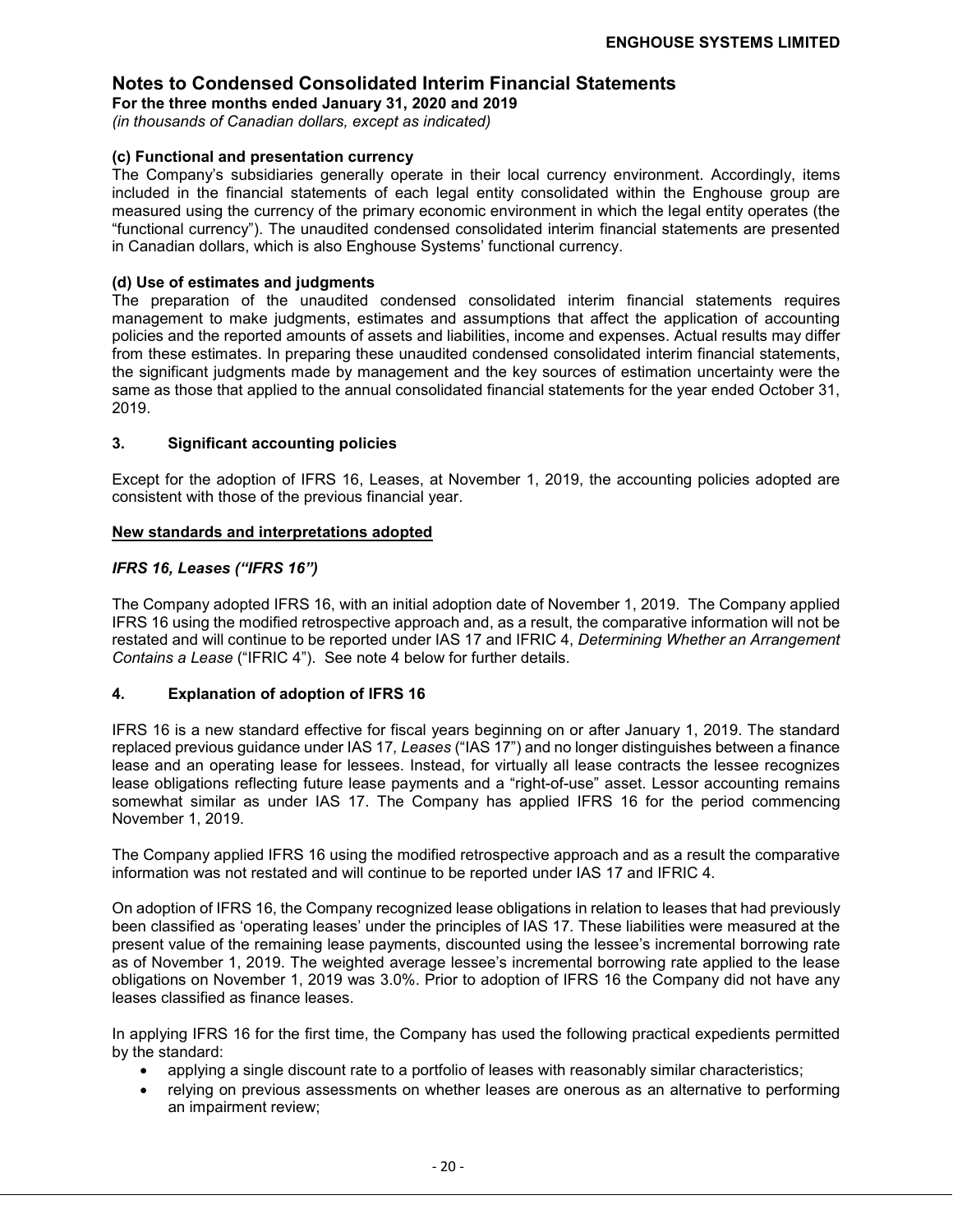**For the three months ended January 31, 2020 and 2019**

*(in thousands of Canadian dollars, except as indicated)*

- accounting for operating leases with a remaining lease term of less than twelve months as at November 1, 2019 as short-term leases;
- excluding initial direct costs for the measurement of the right-of-use asset at the date of initial application; and
- using hindsight in determining the lease term where the contract contains options to extend or terminate the lease.

The associated right-of-use assets for leases were measured on a retrospective basis as if the new rules had always been applied. Other right-of use assets were measured at the amount equal to the lease obligations, adjusted by the amount of any prepaid or accrued lease payments relating to that lease recognized in the Consolidated Statement of Financial Position as at October 31, 2019.

The Company did not need to make any adjustments to the accounting for assets held as lessor under operating leases as a result of adoption of IFRS 16.

A reconciliation of operating lease commitments disclosed as at October 31, 2019 to the lease obligation recognized as at November 1, 2019 is provided below:

| Operating lease commitments disclosed as at October 31, 2019        | \$<br>27,822 |
|---------------------------------------------------------------------|--------------|
| Short-term leases not recognized as a liability                     | (927)        |
| Onerous leases not recognized as a liability                        | (987)        |
| Adjustments as a result of different treatment of extension options | 12,058       |
| Impact of present value                                             | (3,302)      |
| Lease obligations recognized as at November 1, 2019                 | 34,664       |
| Comprised of:                                                       |              |
| Current lease obligations                                           | \$<br>7.180  |
| Non-current lease obligations                                       | 27,484       |
| Lease obligations recognized as at November 1, 2019                 | 34,664       |

The change in accounting policy affected the following items in the unaudited Condensed Consolidated Interim Statement of Financial Position as at November 1, 2019:

| Right-of-use assets—increased by           | \$ 35.820 |
|--------------------------------------------|-----------|
| Prepaid expenses—decreased by              | \$ 1.959  |
| Accrued liabilities—decreased by           | 803       |
| Current lease obligations—increased by     | \$ 7.180  |
| Non-current lease obligations-increased by | \$27.484  |

The adoption of IFRS 16 has no impact on revenue but resulted in a material increase to both assets and liabilities upon adoption of the new standard. The Company recognized lease obligations and right-of-use asset at the date of adoption. The lease obligations were measured at the present value of the future lease payments at the date of adoption. The right-of-use asset will be depreciated using the straight-line method from the date of adoption to the end of the lease term adjusted for expected renewals as required by the standard. Interest on the lease liability will be calculated using the effective interest method with rent payments reducing the lease obligation.

As a result of these changes, there is an increase in interest expense and depreciation, as well as a reduction in selling, general and administrative expense on the unaudited Condensed Consolidated Interim Statements of Operations and Comprehensive Income due to the decrease in rent expense. The overall impact to net income is not significant. Additionally, an increase in cash flow from operating activities results from the lease payments being recorded as financing outflows instead of operating outflows in the unaudited Condensed Consolidated Interim Statements of Cash Flows.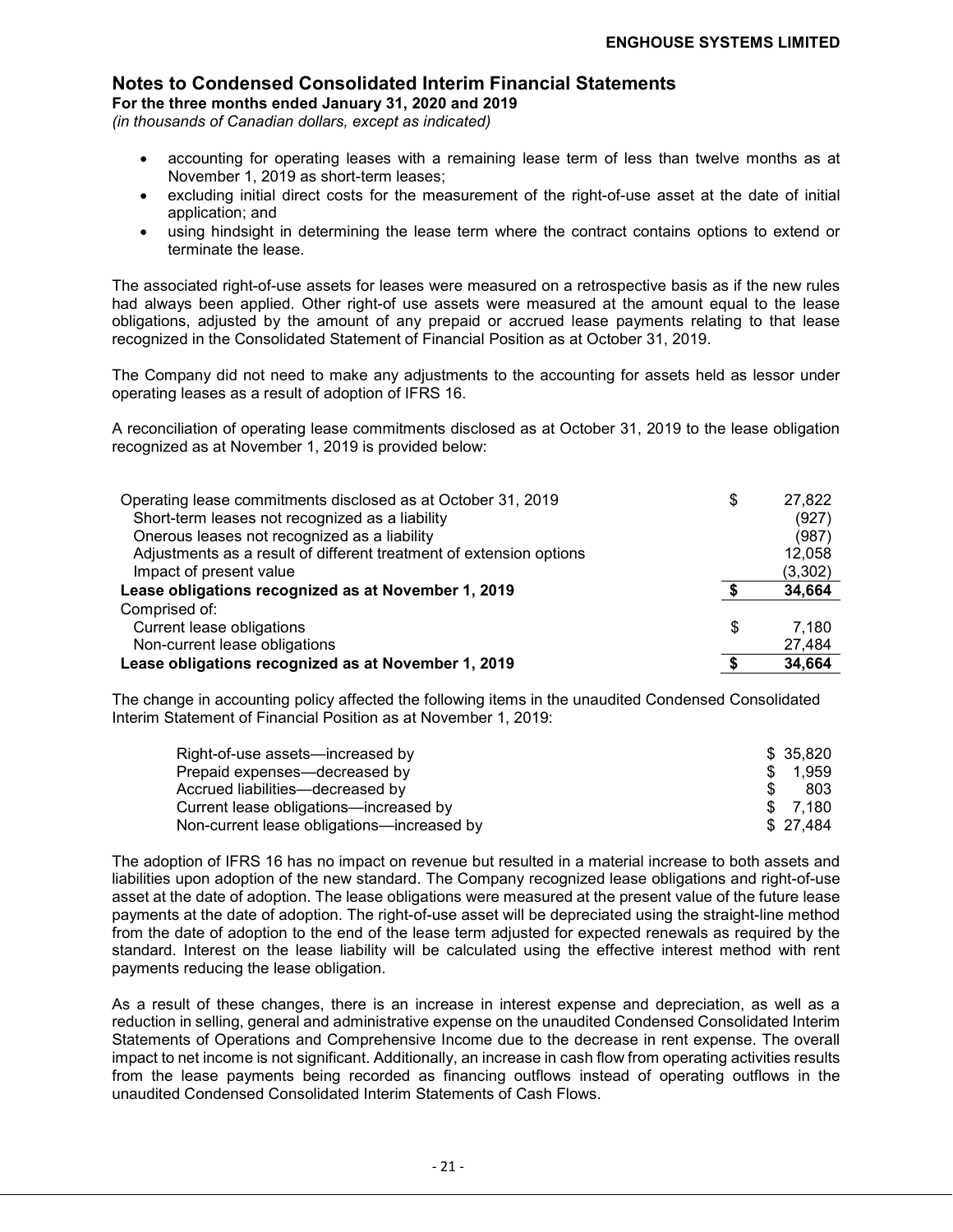**For the three months ended January 31, 2020 and 2019**

*(in thousands of Canadian dollars, except as indicated)*

#### **5. Intangible assets and goodwill**

|                               | <b>Acquired</b><br>software | <b>Capitalized</b><br>software | <b>Customer</b><br>relationships | Total<br>intangibles | Goodwill |
|-------------------------------|-----------------------------|--------------------------------|----------------------------------|----------------------|----------|
| At November 1, 2019           |                             |                                |                                  |                      |          |
| Cost                          | 213,490                     | 3,592                          | 140,659                          | 357,741              | 203,298  |
| Accumulated amortization      | (147, 673)                  | (2, 109)                       | (86,074)                         | (235,856)            |          |
| Net book value                | 65,817                      | 1,483                          | 54,585                           | 121,885              | 203,298  |
| Period ended January 31, 2020 |                             |                                |                                  |                      |          |
| Opening net book value        | 65,817                      | 1,483                          | 54,585                           | 121,885              | 203,298  |
| Acquisitions                  | 28,989                      |                                | 13,092                           | 42,081               | 15,048   |
| Amortization                  | (5,570)                     | (179)                          | (4, 331)                         | (10,080)             |          |
| Purchase price adjustments*   |                             |                                |                                  |                      | (1, 815) |
| Exchange difference           | 592                         |                                | 417                              | 1,010                | 1,485    |
| <b>Closing net book value</b> | 89,828                      | 1,305                          | 63,763                           | 154,896              | 218,016  |
| At January 31, 2020           |                             |                                |                                  |                      |          |
| Cost                          | 242,479                     | 3,592                          | 153,751                          | 399,822              | 218,016  |
| Accumulated amortization      | (152, 651)                  | (2, 287)                       | (89,988)                         | (244,926)            |          |
| Net book value                | 89,828                      | 1,305                          | 63,763                           | 154,896              | 218,016  |

*\* During the period, the Company recorded \$1.8 million of adjustments to goodwill representing the finalization of certain purchase price allocations. These adjustments had no impact on the statements of income and the statements of cash flow during the three months ended January 31, 2020.*

#### **6. Provisions**

Provisions include accruals for onerous contracts, legal claims, restructuring and special charges, and are measured based on management's best estimate of the expenditure required to settle the obligation at the end of the reporting period.

|                                                   |   | Total   |
|---------------------------------------------------|---|---------|
| At November 1, 2019                               | S | 6.536   |
| Additional provisions expensed                    |   | 1.590   |
| Pre-existing provisions assumed from acquisitions |   | 1,337   |
| Reversed                                          |   | (14)    |
| Utilized during the period                        |   | (1,921) |
| Effect of movements in foreign exchange           |   |         |
| <b>At January 31, 2020</b>                        |   | 7,537   |

#### **7. Share capital and other components of shareholders' equity**

#### **Share capital**

The authorized share capital of the Company consists of an unlimited number of common shares with no par value, an unlimited amount of Class A, redeemable, retractable, non-voting, non-cumulative, preference shares and an unlimited number of Class B, redeemable, retractable, non-voting, preference shares. There were 54,976,924 common shares outstanding as at January 31, 2020. There were no Class A and no Class B preference shares issued and outstanding as at either January 31, 2020 or October 31, 2019.

#### **Common share repurchase plan**

On April 26, 2019, the Company renewed its common share repurchase plan, whereby it may repurchase up to a maximum of 3,936,892 common shares of the Company, expiring on April 30, 2020. The Company did not repurchase any common shares in the first quarter of either fiscal 2020 or 2019.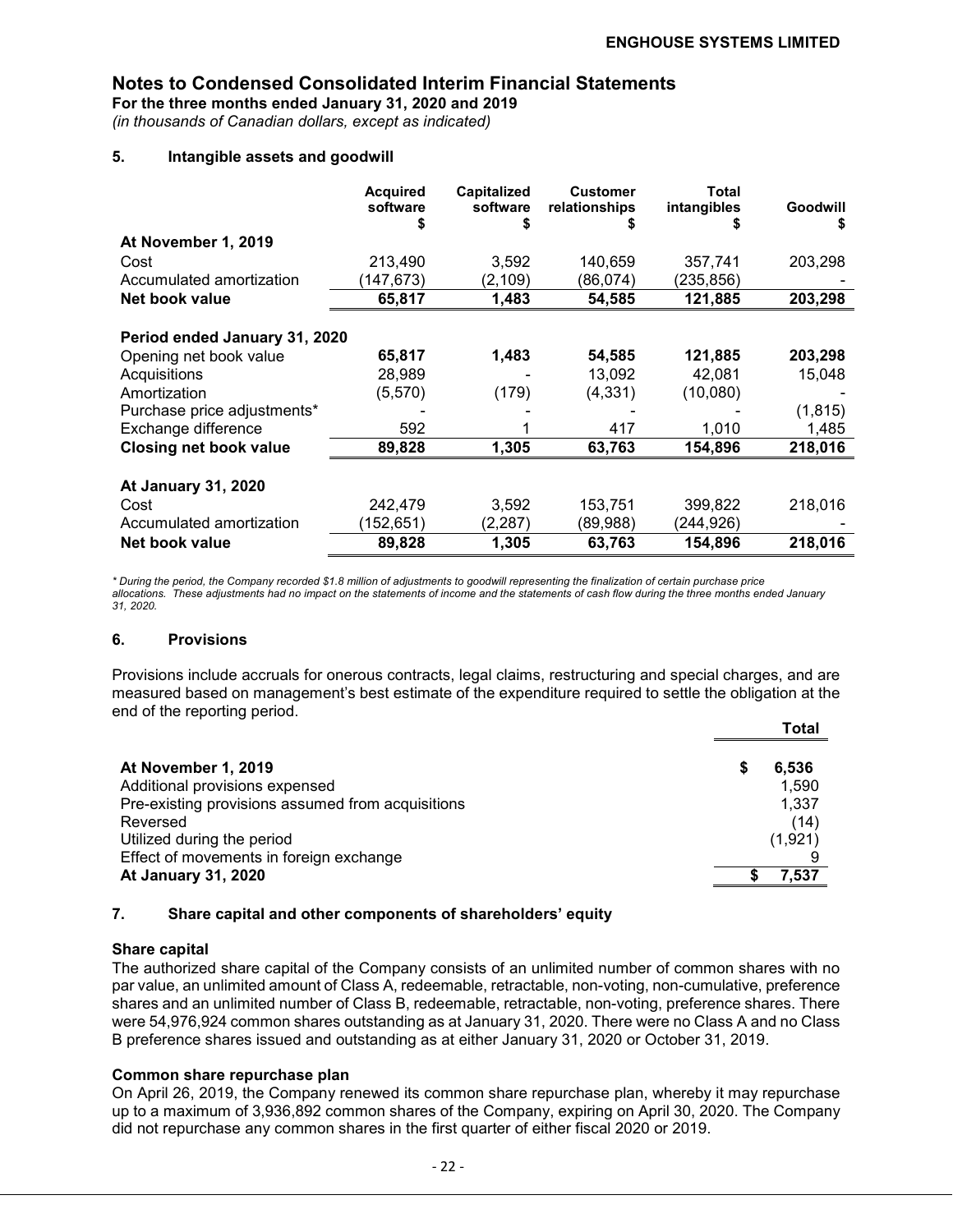**For the three months ended January 31, 2020 and 2019**

*(in thousands of Canadian dollars, except as indicated)*

#### **Dividends**

During the three months ended January 31, 2020 the Company declared and paid dividends of \$0.11 per common share compared to \$0.09 per common share for the three months ended January 31, 2019.

#### **Stock dividend**

The Company declared a stock dividend on December 21, 2018, payable on the basis of one common share for each common share held as at January 22, 2019, which was paid on January 25, 2019. The dividend doubled the number of common shares outstanding and effectively achieved a two-for-one stock split. The Company ascribed no monetary value to the stock dividend. The number of shares outstanding and options exercised and outstanding, the option exercise prices, dividends per share and the basic and diluted earnings per share figures have been restated retroactively to reflect the stock dividend.

#### **Accumulated other comprehensive income**

Accumulated other comprehensive income comprises the following separate components of equity:

|                                    | <b>Translation of</b><br>foreign<br>operations | <b>Unrealized</b><br>gains/losses<br>ъ | Total   |
|------------------------------------|------------------------------------------------|----------------------------------------|---------|
| At October 31, 2018                | 6,536                                          | (781)                                  | 5,755   |
| Adjustment on transition to IFRS 9 |                                                | 781                                    | 781     |
| At November 1, 2018                | 6,536                                          |                                        | 6,536   |
| Cumulative translation adjustment  | (1,795)                                        |                                        | (1,795) |
| Deferred income tax expense        |                                                | (119)                                  | (119)   |
| At October 31, 2019                | 4,741                                          | (119)                                  | 4,622   |
| At November 1, 2019                | 4,741                                          | (119)                                  | 4,622   |
| Cumulative translation adjustment  | 2,320                                          |                                        | 2,320   |
| <b>At January 31, 2020</b>         | 7,061                                          | (119)                                  | 6,942   |

#### **8. Stock-based compensation**

The Company has granted options to purchase common shares to certain directors, officers and employees of the Company, pursuant to the terms of the Company's stock option plan (the "Plan"). The Plan provides that a total of 3,686,400 (January 31, 2019 - 2,125,300) common shares are reserved for options and that the shares reserved for options, which could become exercisable in any one year, will not exceed more than 10% of the issued and outstanding common shares of the Company at the time such options may be exercisable. These options vest at various times over four or five years and expire seven years after the grant date. The exercise price of each option equals the market price of the Company's stock on the date the options are granted.

A summary of the status of the Company's Plan as at January 31, 2020 and January 31, 2019, and changes during the period ended on those dates, is presented as follows:

|                                    | <b>January 31, 2020</b> |                                                | <b>January 31, 2019</b> |                                                  |
|------------------------------------|-------------------------|------------------------------------------------|-------------------------|--------------------------------------------------|
|                                    | Number of<br>options    | Weighted<br>average<br>exercise price<br>in \$ | Number of<br>options    | Weighted<br>average<br>exercise price<br>$in$ \$ |
| Outstanding at beginning of period | 1.744.500               | 29.89                                          | 1.440.900               | 25.13                                            |
| Granted                            | 300.000                 | 45.98                                          |                         |                                                  |
| Exercised                          | (239,500)               | 19.97                                          | (58,000)                | 12.41                                            |
| Outstanding at end of period       | 1,805,000               | 33.88                                          | 1,382,900               | 25.66                                            |
| Exercisable at end of period       | 418.000                 | 25.35                                          | 531,900                 | 19.61                                            |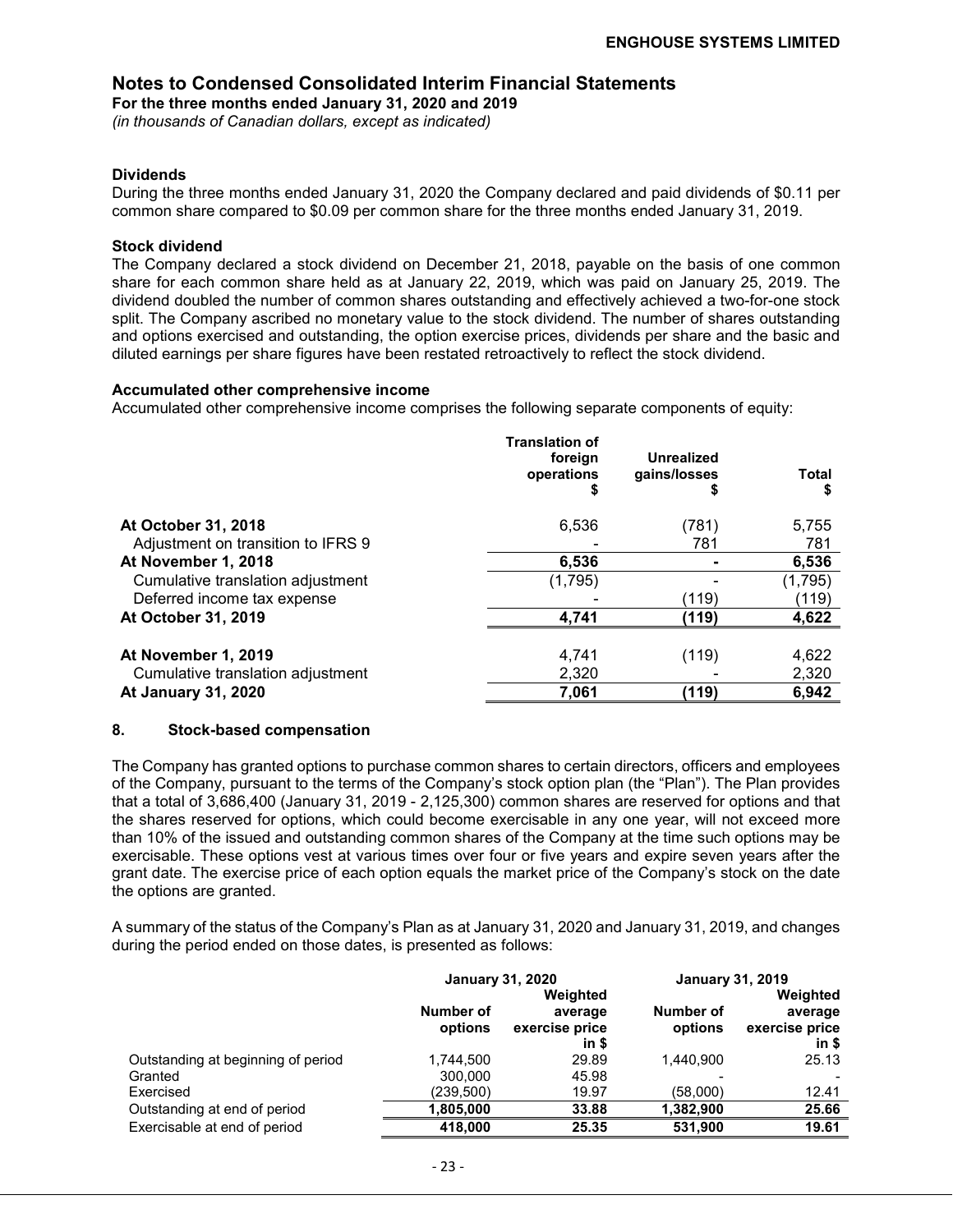**For the three months ended January 31, 2020 and 2019**

*(in thousands of Canadian dollars, except as indicated)*

The Company uses the fair value method for recording compensation expense related to equity instruments awarded to employees, officers and directors in accordance with IFRS 2, *Share Based Payments*. For the purposes of expensing stock options, each tranche in an award is considered a separate award with its own vesting period and grant date fair value. Compensation expense is recognized over the tranche's vesting period by increasing contributed surplus based on the number of awards expected to vest. During the first fiscal quarter of 2020, the Company recorded a non-cash charge of \$732 (Q1/2019 - \$408).

For options granted in the period, the fair value of each stock option on the date of the grant was estimated using the Black-Scholes option pricing model as set out below. Estimated volatility is calculated on a daily basis using historical closing prices, as adjusted for certain events that management deemed to be nonrecurring and non-indicative of future events over a period, noted below, which reflects the expected life of the options.

|                                            | Q1/2020 | <b>Options Granted Options Granted</b><br>Q1/2019 |
|--------------------------------------------|---------|---------------------------------------------------|
| Risk-free interest rate                    | 1.54%   | Nil                                               |
| <b>Estimated volatility</b>                | 26%     | Nil                                               |
| Dividend yield                             | \$0.44  | Nil                                               |
| Expected life (in years)                   | 5.0     | Nil                                               |
| Weighted average fair value                | \$10.62 | Nil                                               |
| Weighted average share price at grant date | \$45.98 | Nil                                               |

#### **9. Income taxes**

Income tax expense is recognized based on management's best estimate of the estimated annual income tax rate expected for the full financial year applied to the pre-tax income for the interim period for each entity in the consolidated group. As a result of foreign exchange fluctuations, acquisitions and the relative mix of income earned in differing jurisdictions, the Company has determined that a reasonable estimate of a weighted average annual tax rate cannot be determined for the consolidated group.

For the three months ended January 31, 2020, the Company recorded a tax expense of \$4.6 million (22.3% effective tax rate) as compared to a tax expense of \$4.1 million (21.5%) in the prior year's first quarter.

#### **10. Earnings per share**

Basic earnings per share is calculated by dividing Net income by the weighted average number of common shares outstanding during the period.

|                                                      | Three months ended January 31 |          |  |  |
|------------------------------------------------------|-------------------------------|----------|--|--|
|                                                      | 2020                          | 2019     |  |  |
| Net income                                           | \$16.136                      | \$14.964 |  |  |
| Weighted average number of common shares outstanding | 54.794                        | 54.597   |  |  |
| Basic earnings per share                             | 0.29                          | 0.27     |  |  |

Diluted earnings per share is calculated by adjusting the weighted average number of common shares outstanding to assume conversion of all potential dilutive common shares. The Company only has stock options as a potential dilutive to common shares. For stock options, a calculation is done to determine the number of shares that could have been acquired at fair value (determined as the average market share price of the Company's outstanding shares for the period) based on the monetary value of the subscription rights attached to the stock options. The number of shares calculated above is compared to the number of shares that would have been issued assuming the exercise of the stock options.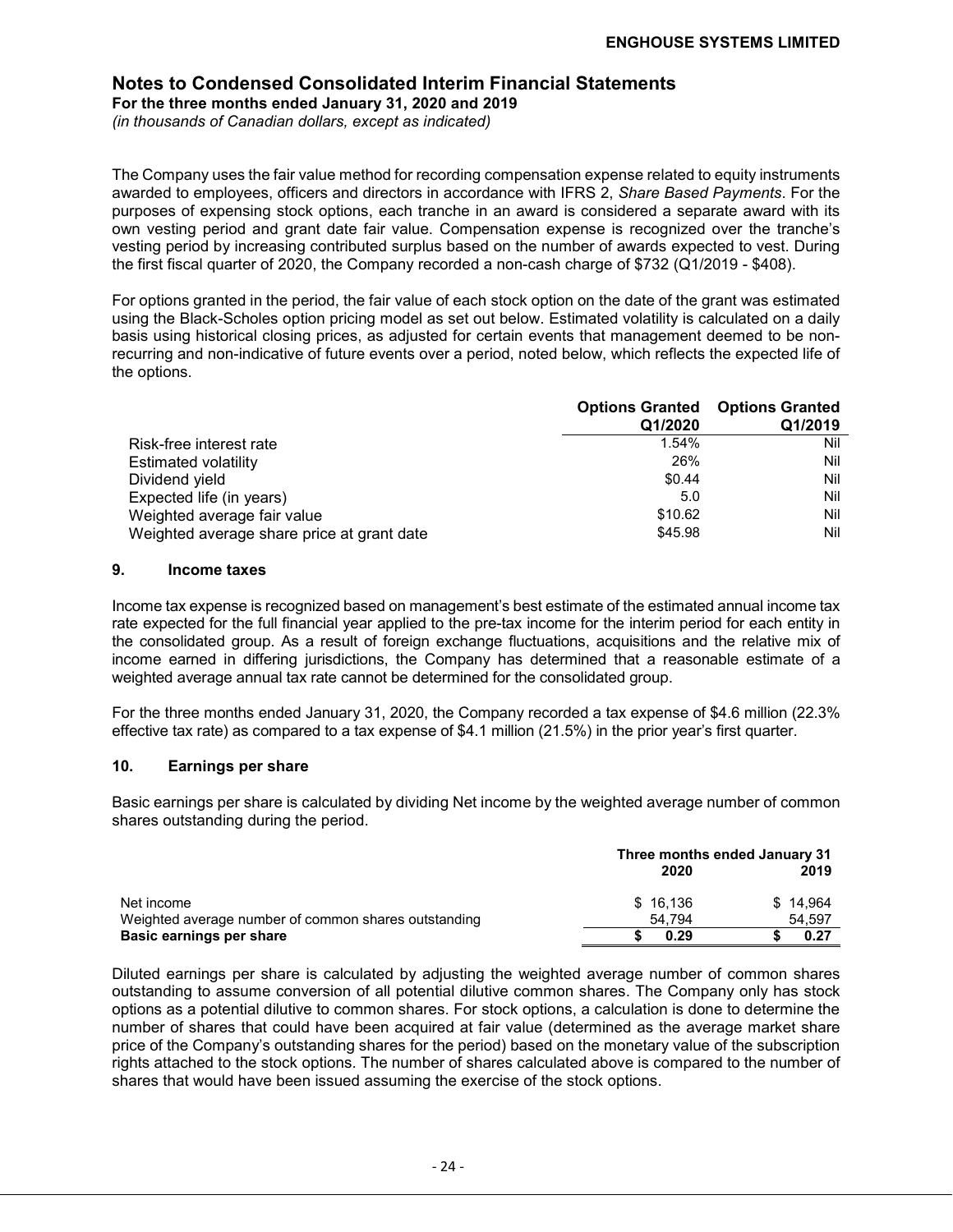**For the three months ended January 31, 2020 and 2019**

*(in thousands of Canadian dollars, except as indicated)*

|                                                                                      | Three months ended January 31        |  |  |  |
|--------------------------------------------------------------------------------------|--------------------------------------|--|--|--|
| Net income                                                                           | 2019<br>2020<br>\$14.964<br>\$16,136 |  |  |  |
| Weighted average number of common shares outstanding<br>Adjustment for stock options | 54.794<br>54,597<br>464<br>364       |  |  |  |
| Weighted average number of common shares outstanding for diluted EPS                 | 54,961<br>55.258                     |  |  |  |
| Diluted earnings per share                                                           | 0.29<br>0.27                         |  |  |  |

#### **11. Acquisitions**

Acquisitions have been recorded under the acquisition method of accounting and results have been included in the unaudited condensed consolidated interim financial statements from their respective acquisition dates. Accordingly, the allocation of the purchase price to assets and liabilities is based on the fair value, with the excess of the purchase price over the fair value of the assets acquired being allocated to goodwill.

#### **2020 acquisition**

#### *Dialogic*

On December 31, 2019, Enghouse acquired 100% of the issued and outstanding common shares of Dialogic Group Inc. ("Dialogic"). Headquartered in Parsippany, New Jersey, Dialogic partners with leading mobile operators, system integrators and technology developers to deploy its solutions via its worldwide network of offices. Dialogic is an industry leader in media processing software, with a highly scalable solution that supports real-time video conferencing and collaboration applications across all devices. Dialogic's infrastructure products offer a best-in-class Session Border Controller and several softwarebased network solutions to communication service providers.

The acquisition was completed for an aggregate purchase price of \$55.8 million, with U.S. \$7.9 million held in escrow that is subject to adjustment. Results for Dialogic are included in both IMG and AMG from the date of acquisition.

#### **2019 acquisitions**

#### *Asset Management Group*

The Company completed three acquisitions in fiscal 2019, acquiring 100% of the issued and outstanding common shares or assets for an aggregate purchase price of \$86.3 million, with \$2.2 million held in escrow that is subject to adjustment. During the first quarter of fiscal 2020, \$0.5 million was paid to the sellers in respect of hold-backs.

#### *Interactive Management Group*

The Company completed three acquisitions in fiscal 2019, acquiring 100% of the issued and outstanding common shares or assets for an aggregate purchase price of \$56.1 million, with \$3.2 million subject to holdback and adjustment, and \$0.6 million held in escrow that is subject to adjustment.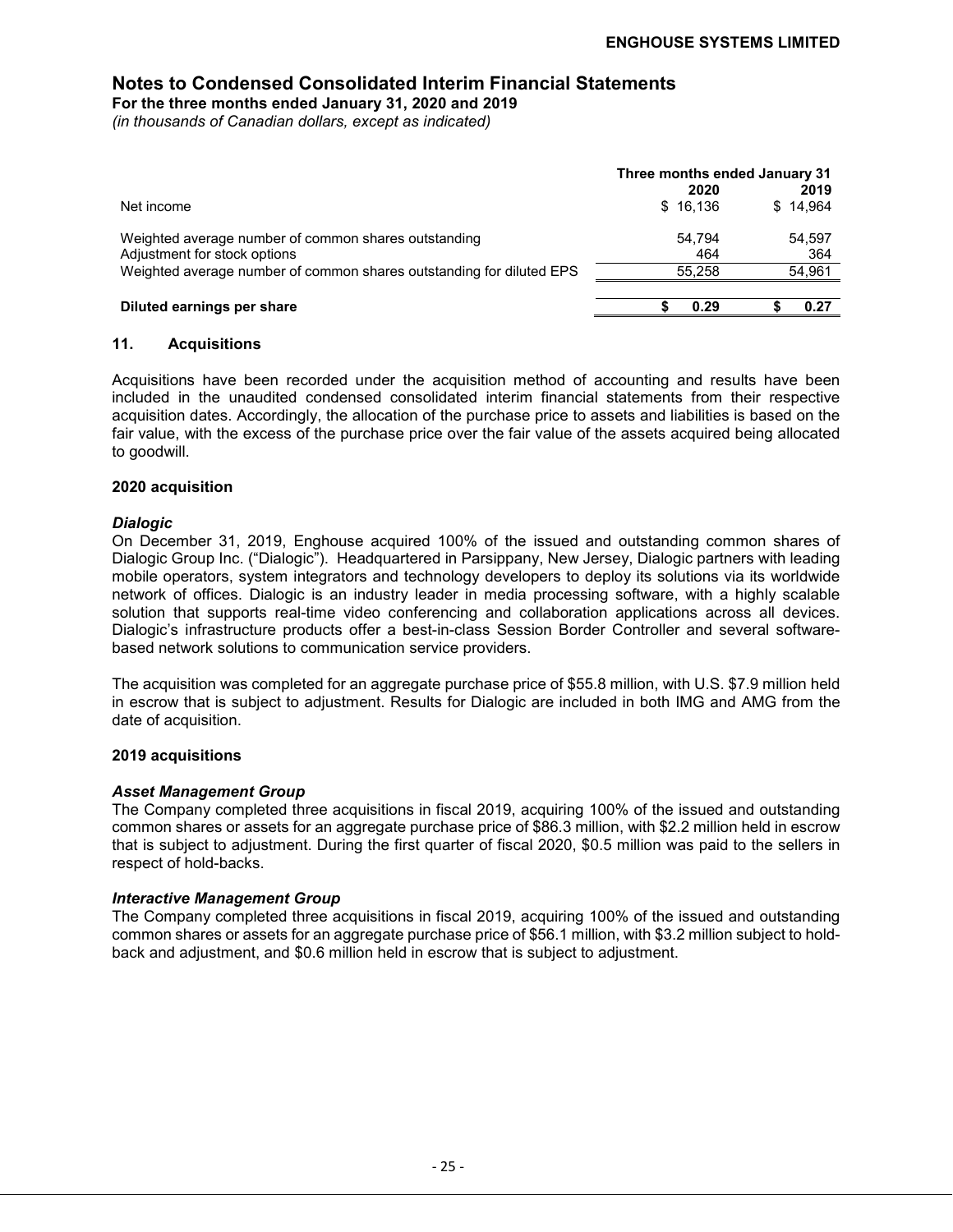**For the three months ended January 31, 2020 and 2019**

*(in thousands of Canadian dollars, except as indicated)*

#### **Purchase price allocations**

|                                       | <b>Dialogic</b><br>Preliminary<br>2020 |    | AMG<br><b>Final</b><br>2019 | IMG.<br><b>Preliminary</b><br>2019 |
|---------------------------------------|----------------------------------------|----|-----------------------------|------------------------------------|
| Cash and cash equivalents             | \$<br>6,905                            | \$ | 31,951                      | \$<br>4,757                        |
| Short-term investments                |                                        |    |                             | 219                                |
| Accounts receivable                   | 16,384                                 |    | 7,689                       | 13,166                             |
| Prepaid expenses and other assets     | 5.429                                  |    | 4.720                       | 3,846                              |
| Property and equipment                | 553                                    |    | 1.295                       | 302                                |
| Deferred income tax assets            | 11,035                                 |    | 2.509                       | 5,680                              |
| Acquired software                     | 28.989                                 |    | 26,362                      | 31,735                             |
| Customer relationships                | 13,092                                 |    | 12.296                      | 24,387                             |
| Goodwill                              | 15,048                                 |    | 21,493                      | 26,289                             |
| <b>Total assets acquired</b>          | 97,435                                 | S  | 108,315                     | \$<br>110,381                      |
| Current liabilities assumed           | \$<br>30.251                           | \$ | 15.437                      | \$<br>44.398                       |
| Deferred income tax liabilities       | 11,380                                 |    | 6,591                       | 9,840                              |
| <b>Total liabilities assumed</b>      | 41,631                                 | S  | 22,028                      | \$<br>54,238                       |
| Net assets acquired for consideration | 55.804                                 | \$ | 86.287                      | 56,143                             |

### **12. Segment information**

The Company has two operating segments, IMG and AMG, and evaluates segment performance based on revenue and results from operations. A description of the Company's segments is provided in Note 1. The accounting policies followed by these segments are the same as those described in the summary of significant accounting policies.

Certain segment information previously presented has been changed to conform to the presentation adopted for the current period. This change was made to conform to how management and the chief operating decision maker views the business with increasing regionalization of shared service centers. This change had no impact on segment revenue or direct costs and has been applied retrospectively.

| Three months ended January 31, 2020                                               | <b>IMG</b>   | <b>AMG</b>   | <b>Total</b>             |
|-----------------------------------------------------------------------------------|--------------|--------------|--------------------------|
| Revenue                                                                           | \$<br>62,873 | \$<br>47,783 | \$<br>110,656            |
| Direct costs                                                                      | (15,214)     | (17, 263)    |                          |
|                                                                                   |              |              | (32, 477)                |
| Revenue net of direct costs                                                       | 47,659       | 30,520       | 78,179                   |
| Operating expenses excluding special charges                                      | (21, 219)    | (12, 668)    | (33,887)                 |
| Depreciation of property and equipment                                            | (455)        | (432)        | (887)                    |
| Depreciation of right-of-use assets                                               | (1,058)      | (965)        | (2,023)                  |
| <b>Segment profit</b>                                                             | \$<br>24,927 | \$<br>16,455 | \$<br>41,382             |
| Special charges                                                                   |              |              | (1, 576)                 |
| Corporate and shared service expenses                                             |              |              | (8,963)                  |
| <b>Results from operating activities</b>                                          |              |              | \$<br>30,843             |
|                                                                                   |              |              |                          |
| Three months ended January 31, 2019                                               | <b>IMG</b>   | <b>AMG</b>   | Total                    |
|                                                                                   |              |              |                          |
| Revenue                                                                           | \$<br>43,464 | \$<br>42,581 | \$<br>86,045             |
| Direct costs                                                                      | (11, 275)    | (15, 937)    | (27,212)                 |
| Revenue net of direct costs                                                       | 32,189       | 26,644       | 58,833                   |
| Operating expenses excluding special charges                                      | (15,062)     | (10, 829)    | (25,891)                 |
| Depreciation of property and equipment                                            | (403)        | (127)        | (530)                    |
| <b>Segment profit</b>                                                             | \$<br>16,724 | \$<br>15,688 | \$<br>32,412             |
|                                                                                   |              |              |                          |
|                                                                                   |              |              |                          |
| Special charges                                                                   |              |              |                          |
| Corporate and shared service expenses<br><b>Results from operating activities</b> |              |              | \$<br>(6, 617)<br>25,795 |